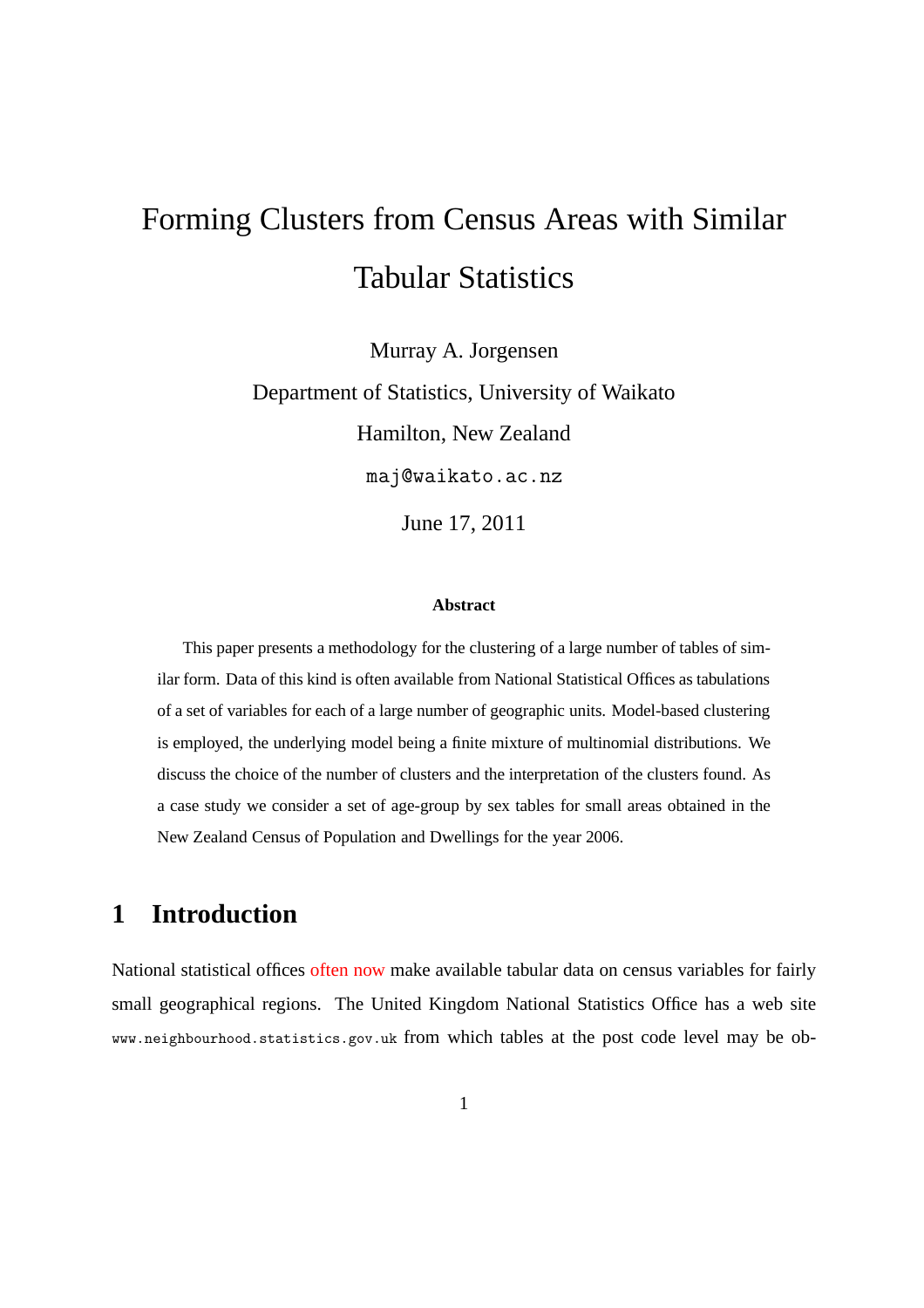tained. Similarly Statistics New Zealand provides regional tables through "Table Builder" at www.stats.govt.nz/tools and services/tools/TableBuilder.aspx.

The most common way in which such web sites are used is for the user to select a single area or a relatively small number of areas of greatest interest to him or her. When there is a more general interest in the variables across a country or state the user is faced with the problem of digesting information from perhaps thousands of contingency tables. If it is possible to group the small areas for which data is available into larger regions such that the cell proportions in the tables for areas within a region are similar this will be of great value for an exploratory analysis of the data. The problem with tables for large geographical regions is that they combine smaller regions for which the relationships between the variables may be quite different leading to a misleading picture in the aggregated table. (Essentially the basis of *Simpson's Paradox*.)

Most clustering methodologies rely on having information recorded at the individual level. Now while Statistics Offices are increasingly making available synthetic or confidentialized unit record data there will probably always be more data available in tabular form. In this article we illustrate the application of a clustering method appropriate for clustering small areas in such a way that areas with similar cell proportions in an associated contingency table will tend to be grouped together.

# **2 Age by Sex tables**

As an example we will consider the tables of the variables *Agegroup* and *Sex* at the 2006 New Zealand Census of Population and Dwellings. This data may be obtained from the Statistics New Zealand Site mentioned above for different sizes of Geographic Unit. The geographic unit chosen was the "area unit", roughly equivalent to the US Census "block group" and averaging somewhat under 3000 population. It is convenient to think of an area unit as a small town or suburb, although they do not necessarily correspond to real social units.

As an example consider the area unit named Raglan, which corresponds roughly to the small town of the same name on the west coast of the North Island of New Zealand. The population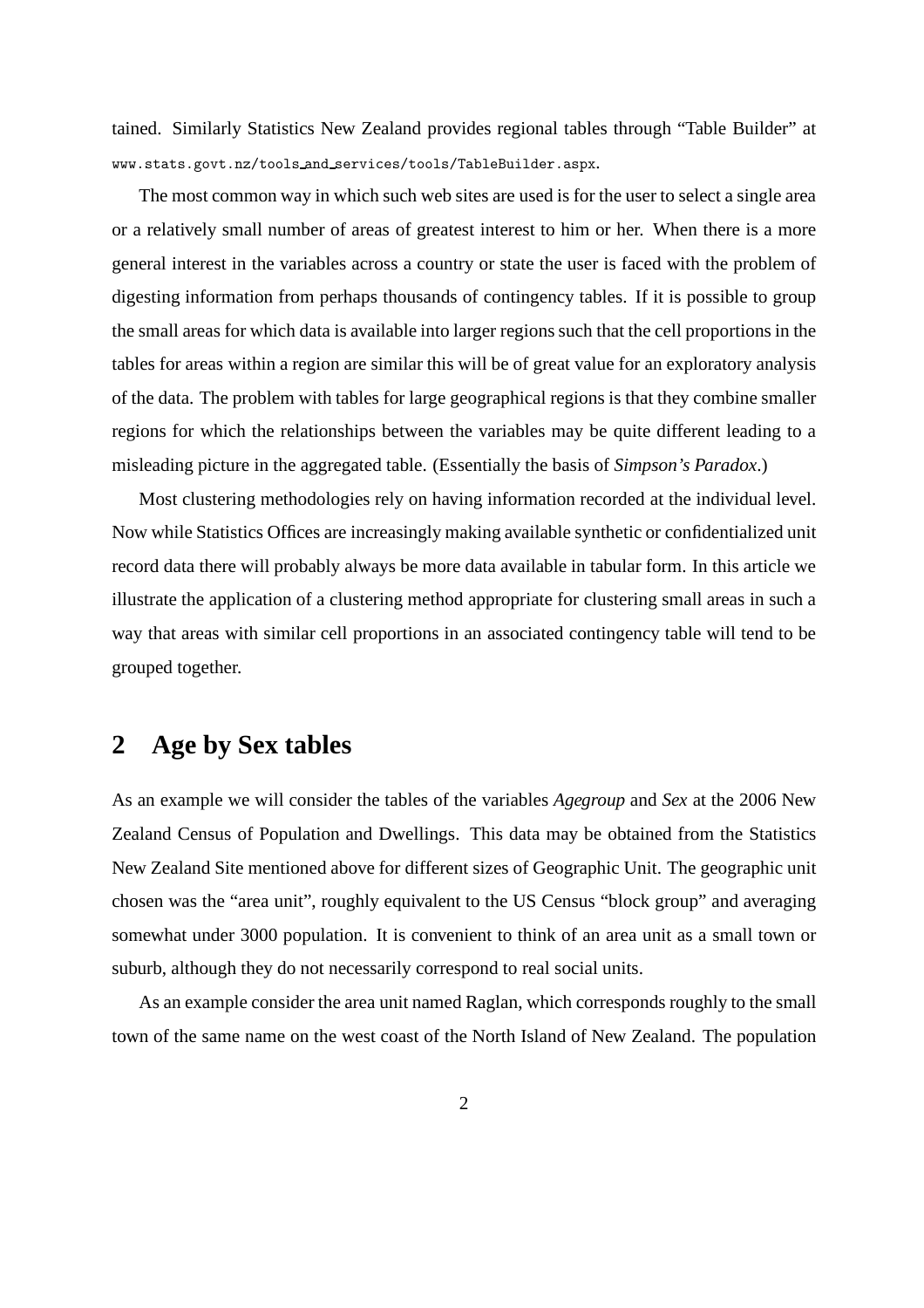| Tuble 1. Kughan population by age and sex at the 2000 Census |         |                                           |                             |    |    |    |       |             |       |
|--------------------------------------------------------------|---------|-------------------------------------------|-----------------------------|----|----|----|-------|-------------|-------|
| Agegroup                                                     | $0 - 4$ |                                           | 5-9 10-14 15-19 20-24 25-29 |    |    |    | 30-34 | 35-39 40-44 |       |
| Male                                                         | 96      | 96                                        | 111                         | 93 | 54 | 81 | 96    | 78          | 81    |
| Female                                                       | 81      | 90                                        | 84                          | 87 | 54 | 81 | 117   | 105         | 105   |
| Agegroup                                                     |         | 45-49 50-54 55-59 60-64 65-69 70-74 75-79 |                             |    |    |    |       | $80-$       | Total |
| Male                                                         | 99      | 84                                        | 69                          | 66 | 48 | 36 | 42    | 24          | 1272  |
| Female                                                       | 96      | 93                                        | 81                          | 63 | 60 | 48 | 48    | 42          | 1365  |

Table 1: Raglan population by age and sex at the 2006 Census

counts obtained for this area unit as extracted from the web site are given in Table 1.

#### **2.1 Random Rounding**

A glance at Table 1 shows that all entries are divisible by 3. This is clearly by artifice, not chance and is a consequence of the method of *random rounding* which has been applied to the counts before they are made available by Statistics New Zealand. In this method as used in these census tables counts that are not multiples of 3 are perturbed by rounding either to the closest multiple of 3 (with probability  $\frac{2}{3}$ ) or to the second-closest multiple of 3 (with probability  $\frac{1}{3}$ ). More confidentiality but less accuracy may be obtained by similar schemes where the rounding is to numbers divisible by 5 or by 10. The same rounding scheme is applied to the margins of the table so that they need not agree with the appropriate totals of the rounded cell counts.

This feature is often felt to be undesirable and a related method known as *controlled rounding* ensures that the summation relations between the perturbed cell counts and margins are respected. Both rounding methods are discussed by Willenborg and de Waal (2000) and Federal Committee on Statistical Methodology (2005) where further references are given.

From the point of view of statistical modelling any system of controlled rounding must introduce probabilistic dependence into the data and the independent perturbations of random rounding would be preferred. It might also be argued that the tables produced by random rounding are less likely to be mistakenly treated by the general user as exact counts if the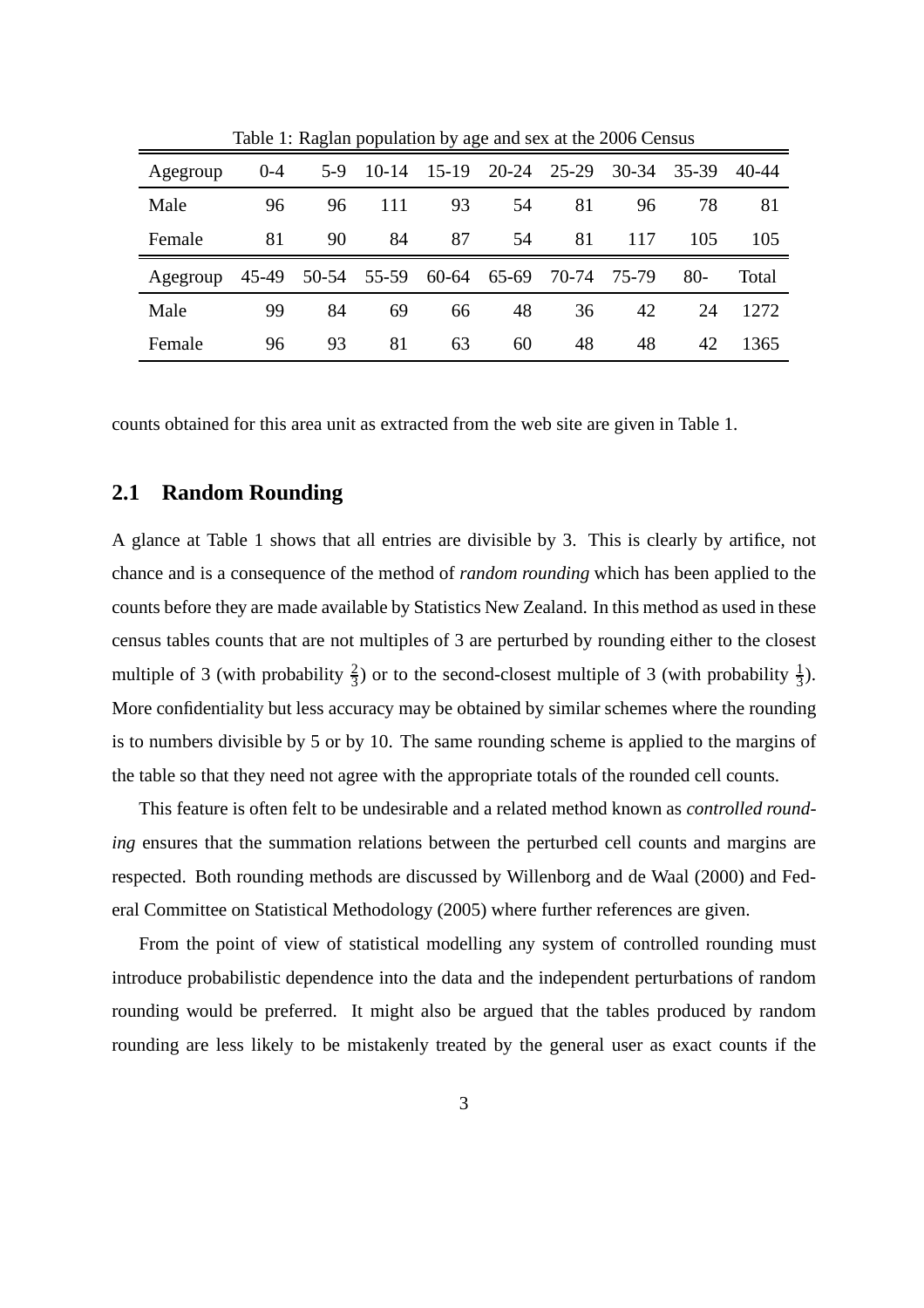failure of marginal totals to be "correct" is noticed.

In this article we naively model the rounded counts as if they were actual counts, but the "missing information" approach of the *EM* algorithm could be extended to handle the information missing due to rounding. A 30-cell table randomly rounded to counts that are multiples of 3 could, if it contains no zeros, have arisen from any one of  $5^{30}$  tables of actual counts. Combinatorial considerations like this make the application of *EM* to all rounded cells of such a large table unfeasible. However a few cells could be handled and in certain circumstances this could be an alternative to combining cells.

When summarizing census data the choice of the size of geographic unit to be used in tabulations thus relies on a trade-off:

- If too small a unit is used, confidentiality procedures applied by the National Statistics Office will introduce relatively large errors into the tables.
- If too large a unit is used, many subunits with quite different cell proportions will be merged, destroying information.

With the size of units selected in our case study no doubt both problems still remain but hopefully neither problem dominates.

#### **2.2 Preliminary Processing**

To reduce the number of parameters in the models to be fitted some of the older age classes were combined resulting in the new groups '65-74 years' and '75 or older'. The later was calculated by subtraction from the margin and a few negative derived counts were replaced by zero. The resulting tables are now 15 by 2 in dimension. To reduce the effect of random rounding on the analyses area units with total count less than 600 (i.e. mean cell count less than 20) were omitted. There were 1455 area units included in the analysis containing over 97% of the New Zealand population.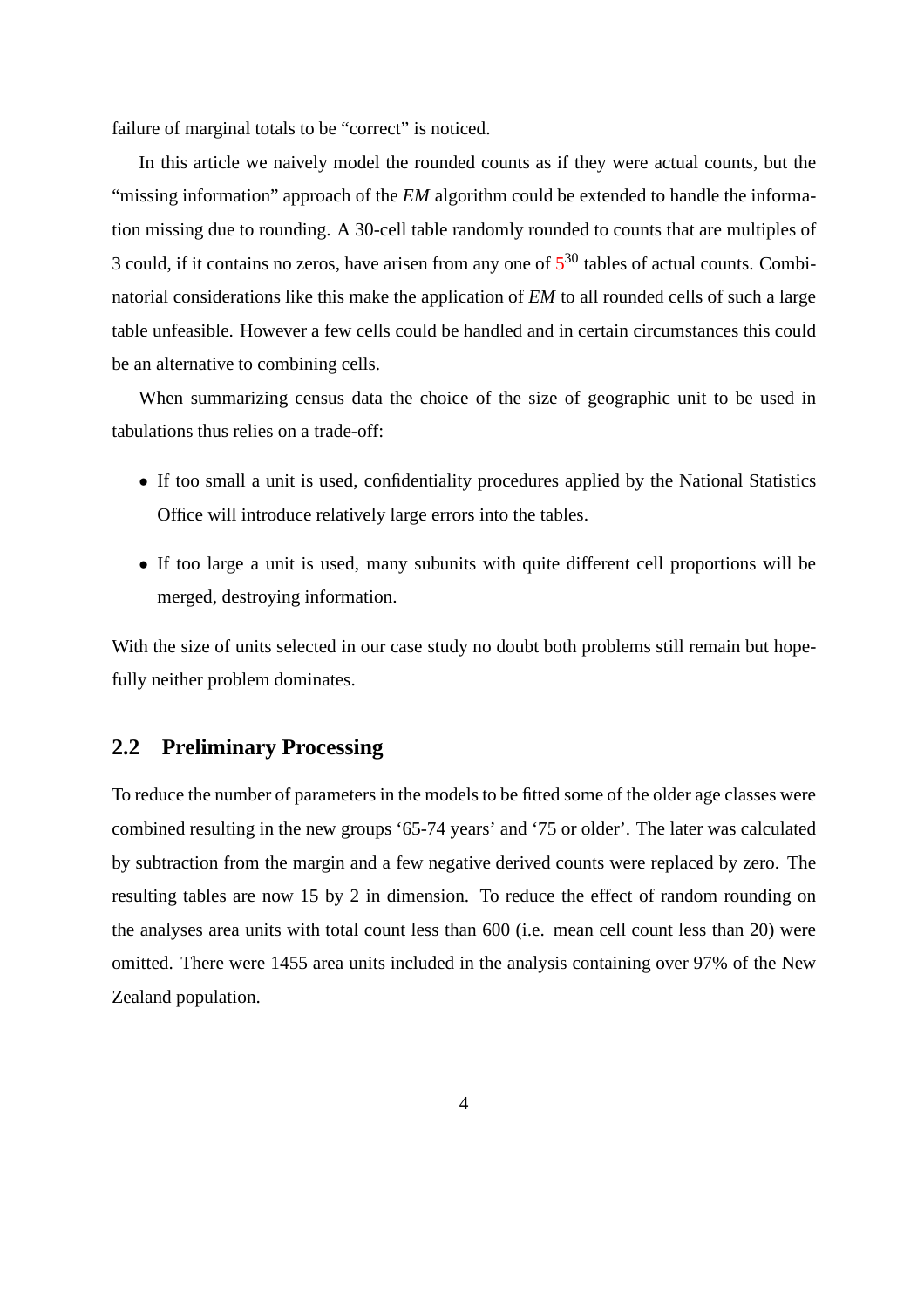## **3 Mixture Model Clustering**

We now seek to cluster area units into groups of similar demographic (age by sex) structure. The method that we use is based on finite mixture models. The description of these models may be given fairly succinctly as follows.

A finite mixture model is a probability distribution of the form

$$
p(y) = \sum_{j=1}^{q} \pi_j p_j(y)
$$

where for  $j = 1, \ldots, q$  the  $\pi_j$  are non-negative proportions summing to 1, and the  $p_j$  are probability distribution functions. Usually the  $p_j$  are assumed to come from the same parametric model family. The pdf  $p(y)$  may be seen as a mixture of the pdf's  $p_j(y)$  in proportions  $\pi_j$ . The connection with clustering is that if *y* is a random observation from the population described by  $p(y)$ , the probability that *y* comes from the subpopulation described by  $p_j(y)$  is

$$
z_j = \frac{\pi_j p_j(y)}{\sum_{j=1}^q \pi_j p_j(y)}.
$$

If the subpopulations are well-separated and well-fitted by the  $p_j$  then it is usually the case that one of the  $z_j$  is close to 1 and the others are close to zero. In these situations the rounded  $z_j$  act as indicator variables for the *q* clusters.

It is necessary to choose a value for *q*. Clearly we might adopt a model with one cluster for each area unit and set  $q = n$  but this achieves no data reduction at all and consequently no insight. The choice of *q* is discussed in section 6.

If the *p<sup>j</sup>* are chosen from an exponential family it is straightforward to apply the *EM* algorithm (Dempster et al., 1977; McLachlan and Krishnan, 1997) to estimate both the  $\pi_j$  and the parameters in the  $p_j$  by maximum likelihood. The  $z_j$  are estimated along with the parameters as part of the algorithm, and form the basis for the assignment of individual observations to clusters.

One form of unidentifiability is always present in mixture models: a permutation of the group labels leaves the likelihood unchanged so that any likelihood maximizing parameter vector shares this property with all its group-label permutations. This is not usually of concern in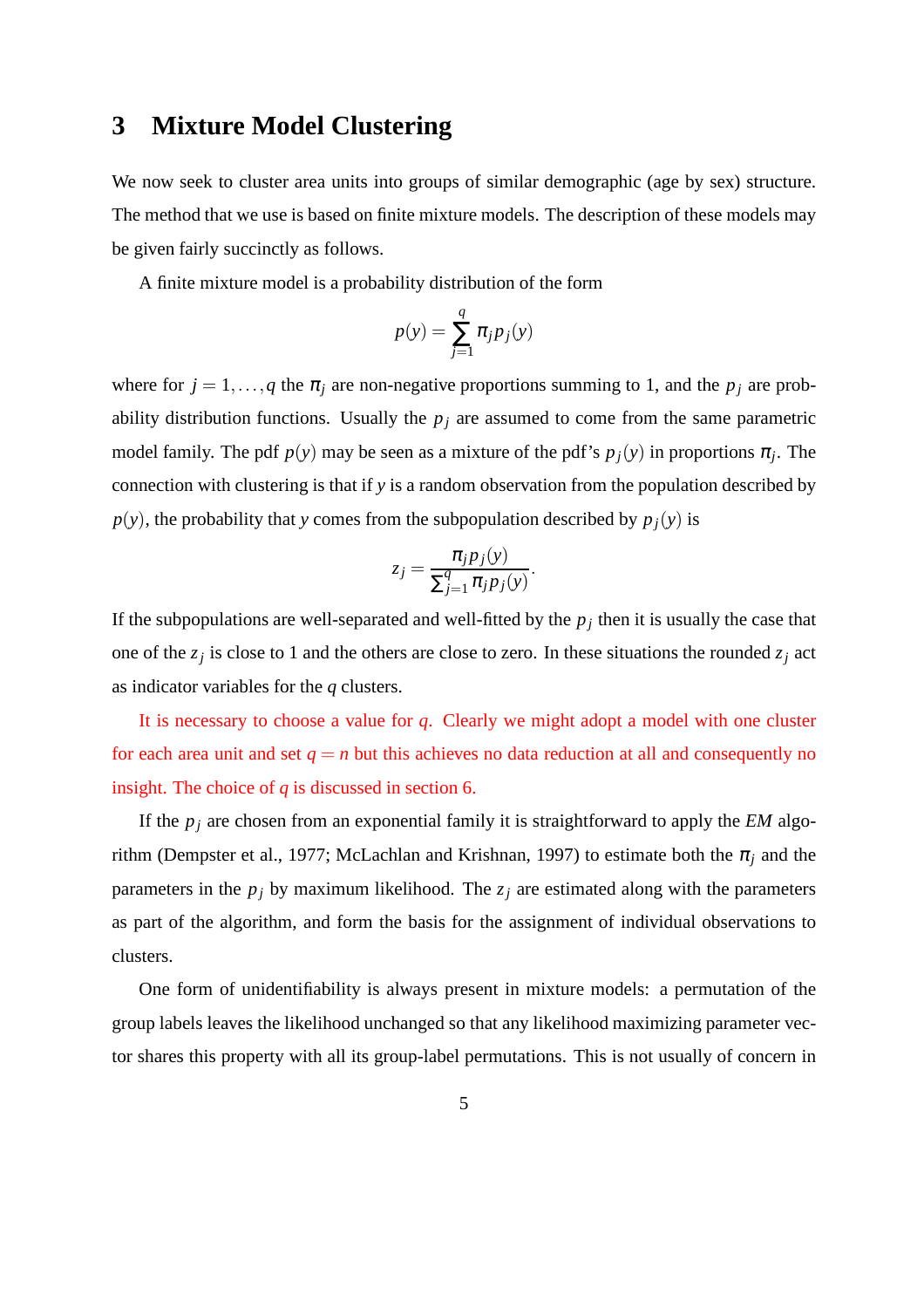clustering applications and a convention may be adopted to order the groups according to the ordering of some function of the parameters. Some problems remain. For example in resampling methods such as the bootstrap the appropriate ordering of the groups may not be preserved under resampling. More local methods such as the infinitesimal jackknife would be more appropriate for inference about parametric functions not invariant under group-label permutations. Another type of unidentifiability arises when the number of mixture components *q* is large in relation to the number of observations *n*. Portela (2008) discusses this and concludes that this will not occur if  $q \leq (n+1)/2$ . This condition is far from being violated by the models that we consider in this paper.

Although the use of mixture models in many applications of statistics has grown rapidly in recent years they are relatively novel in Official Statistics. A recent example of their use in Official Statistics is the work of Di Zio et al. (2007) on missing data imputation.

#### **4 Mixtures Of Multinomial Distributions**

The discussion above applies generally to all types of mixture models but we will now consider models appropriate for clustering tabular data from a large number of geographic units.

We will be considering data where each observation is a table consisting of counts in each of a number of categories. In the case of the Age by Sex study we have, for each of the  $n = 1455$ area units,  $p = 30$  counts corresponding to the total number of 2006 residents of that area unit in each of the  $30 = 15 \times 2$  demographic categories used in the study.

We now pose the question as to whether the great bulk of the area units fall into one of a finite number of patterns as far as their demographic structure is concerned. The observed category counts for a particular area unit might then be regarded as a sample from one of *q* 30-category multinomial distributions.

Consider the following model for the probability  $p_i(y_i)$  that the *i*th area unit has counts of  $y_i = (y_{i1}, y_{i2}, \dots, y_{ip})'$  in the *p* = 30 demographic categories

$$
p_i(y_i) = p_i(y_{i1}, y_{i2}, \ldots, y_{ip})
$$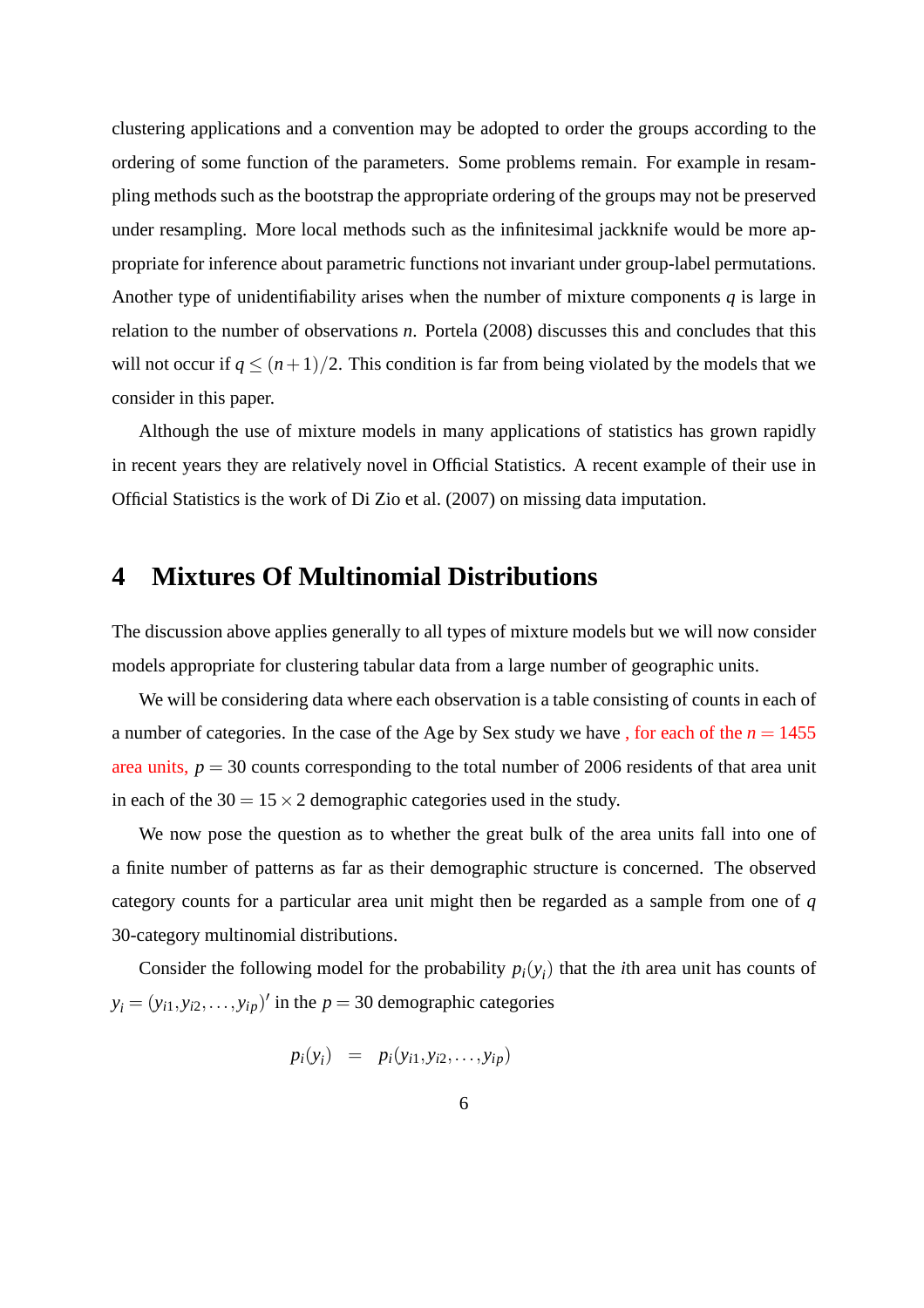$$
= \sum_{j=1}^{q} \pi_j \frac{m_i!}{y_{i1}! y_{i2}! \cdots y_{ip}!} \lambda_{j1}^{y_{i1}} \lambda_{j2}^{y_{i2}} \cdots \lambda_{jp}^{y_{ip}}
$$

$$
= \sum_{j=1}^{q} \pi_j p_{ij}(y_i)
$$

where  $m_i$  stands for  $y_{i1} + y_{i2} + \cdots + y_{ip}$  and the mixing proportions  $\pi_j$  sum to 1.

This is essentially a finite mixture of multinomial distributions Multi $(m_i, \lambda_{j1}, \lambda_{j2}, \dots, \lambda_{jp}),$ except that the numbers *m<sup>i</sup>* vary depending on the area unit *i*. Mixture modelling seeks to identify subclasses in the data of distinctly different structure. In the present context we may hope that the *q* subclasses in the mixture model will correspond to different kinds of community.

# **5 The** *EM* **Algorithm**

The *EM* algorithm, as applied to parameter estimation of finite mixture models, searches for maxima of the usual likelihood function, but it does so not directly but using another likelihood function. This other likelihood function is based on unobserved indicator variables for the *q* subpopulations as well as the observed categorized resident counts for each area unit.

It is convenient to set up an  $n \times q$  matrix of indicator variables  $Z = (z_{ij}) = (z'_i)$  $z_{ij}$  where  $z_{ij} = 1$ if case *i* belongs to subclass *j* and otherwise is zero. These unobserved indicator variables play a role in the *EM* fitting algorithm and their estimates are a basis for assigning observations to clusters.

The *observed data likelihood* is the likelihood based on *yik* and is given by

$$
L = \prod_{i=1}^{n} \left[ \sum_{j=1}^{q} \left( \pi_j \frac{m_i!}{y_{i1}! y_{i2}! \cdots y_{ip}!} \prod_{k=1}^{p} \lambda_{jk}^{y_{ik}} \right) \right] = \prod_{i=1}^{n} p_i(y_i)
$$
  
whence  $l = \log L = constant + \sum_{i=1}^{n} \log p_i(y_i)$ .

The likelihood based on  $y_{ik}$  and  $z_{ij}$  is given by

$$
L_C = \prod_{i=1}^n \frac{m_i!}{y_{i1}! y_{i2}! \cdots y_{ip}!} \prod_{j=1}^q \pi_j^{z_{ij}} \left( \prod_{k=1}^p \lambda_{jk}^{y_{ik}} \right)^{z_{ij}}.
$$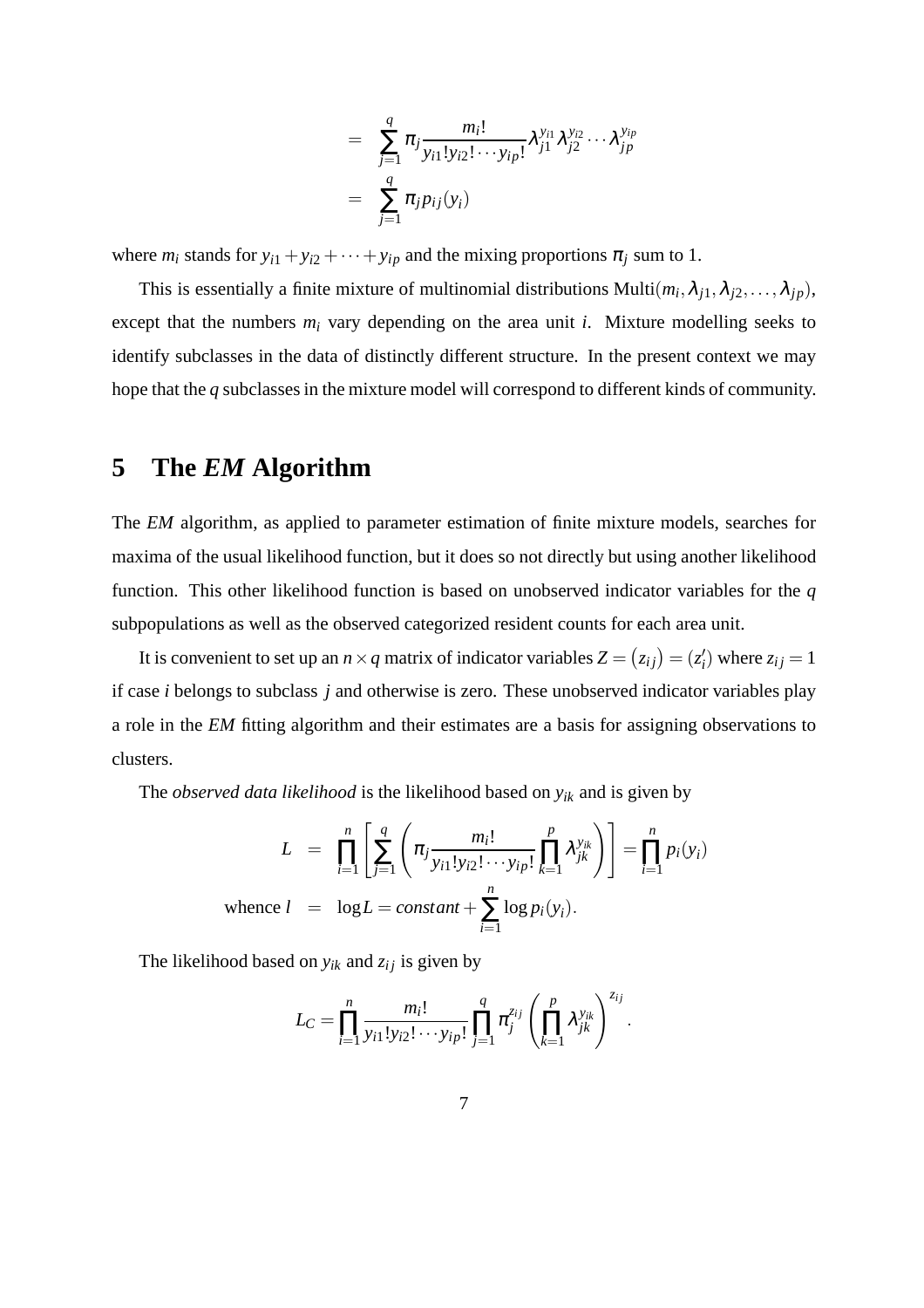Taking logs and omitting the constant:

$$
l_C = \sum_{i=1}^n \sum_{j=1}^q \left[ z_{ij} \log \pi_j + \sum_{k=1}^p y_{ik} z_{ij} \log \lambda_{jk} \right].
$$

This is the *complete-data log-likelihood* in *EM* terminology. The *EM* algorithm itself for this estimation problem is defined by two steps:

*E-step* Taking  $\pi$  and  $\lambda$  as given; estimate *Z*.

*M-step* Taking *Z* as given; estimate  $\pi$  and  $\lambda$ .

which in our case leads to

*E-step:* 
$$
\hat{z}_{ij} = \frac{\pi_j p_{ij}(y_i)}{p_i(y_i)}
$$
.  
*M-step:*  $\hat{\pi}_j = \frac{\sum_i z_{ij}}{n}$ ;  $\hat{\lambda}_{jk} = \frac{\sum_i y_{ik} z_{ij}}{\sum_i m_i z_{ij}}$ .

The E-step essentially estimates the unknown quantities in the complete-data log-likelihood, taking the current parameter values to be the true ones. The log-likelihood  $l(\pi, \lambda) = \log \sum_{i=1}^n l_i$  $\sum_{i=1}^n p_i(y_i)$ comes almost free as a byproduct of the E-step.

The M-step maximizes the so-estimated complete-data log-likelihood function to find an improved set of parameter estimates. The theory of the *EM* algorithm (Dempster et al., 1977; McLachlan and Krishnan, 1997) shows that a cycle of E-step plus M-step cannot decrease the likelihood.

#### **5.1 EM outputs**

The *EM* algorithm delivers estimates of the  $p = 30$  cell probabilities for each of the *q* subpopulations, as well as the *q* mixing proportions. By construction each set of *p* cell probabilities sums to 1 as do the *q* mixing proportions.

Also, and of direct relevance to the goal of identifying clusters, the *EM* algorithm produces the  $\hat{z}_{ij}$ , estimates of the probability that area unit *i* belongs to cluster *j*.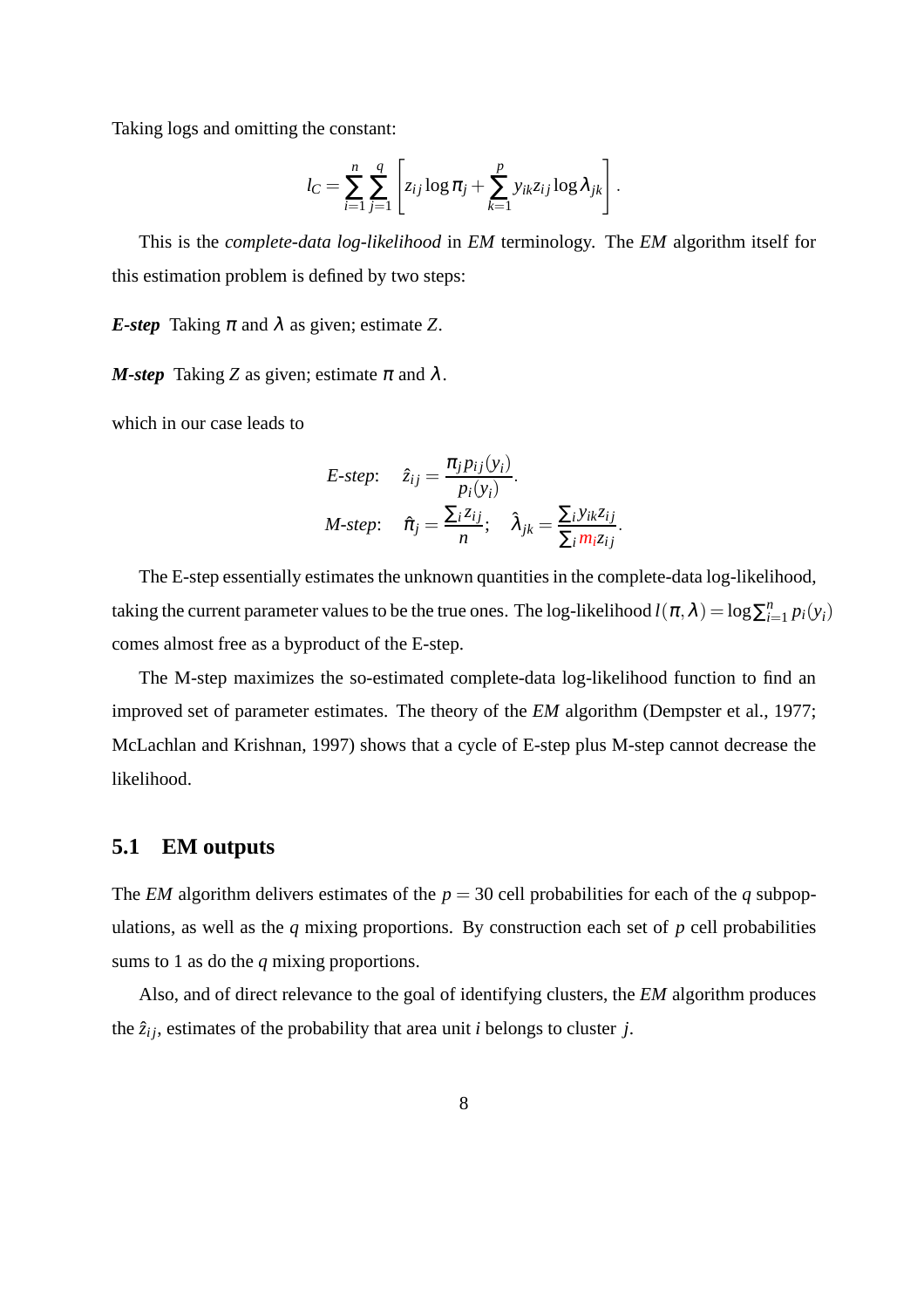The *i*th term *l<sup>i</sup>* of the observed data log-likelihood *l* (in other words the logged value of the mixture density for the *i*th area unit according to the current parameter values), is calculated in the course of calculating the  $\hat{z}_{ij}$ ,  $(i = 1, ..., n)$  so that *l* is available for each fit.

The natural way to use the  $\hat{z}_{ij}$  is to associate each area unit to its most probable cluster, although it might be reasonable to leave some area units unassigned unless their largest  $\hat{z}_{ij}$ exceeded some threshold.

An alternative is to use a probabilistic assignment in which area unit *i* is assigned to cluster *j* with probability  $\hat{z}_{ij}$ . Although probabilistic assignment may not be optimal for a particular area unit it shows the shape and extent of a cluster better.

If *Z* is the  $n \times q$  matrix with *i*, *j* element  $\hat{z}_{ij}$  then the matrix *Z'Z* has as its *j*, *k* element the expected number of area units assigned to cluster *j* on one probabilistic assignment and assigned to cluster *k* on another independent assignment  $(j, k = 1, 2, ..., q)$ . It is desirable that the off-diagonal elements of this matrix are small. The larger off-diagonal elements indicate which pairs of clusters are 'close' or 'overlapping'. In this paper we will call this the *overlap matrix*.

# **6 Choosing the Number of Clusters**

In the present case study should not be thought that an integer *q* can be identified which is the 'true' number of clusters that the census area units should be grouped into. Even if there were, in fact, a finite number of regions such that tables for variables describing small connected areas contained in a region could be treated as random samples from a regional multinomial distribution this would not imply that the area units are all such samples. This is because area unit boundaries are not chosen with such regions in mind and inevitably many would straddle two or more regions.

In the present case where the variables under study are sex and age group a more specific argument can be given. Consider the structure of the Raglan population in Table 1. Note that the number of residents in their twenties is low compared to those immediately younger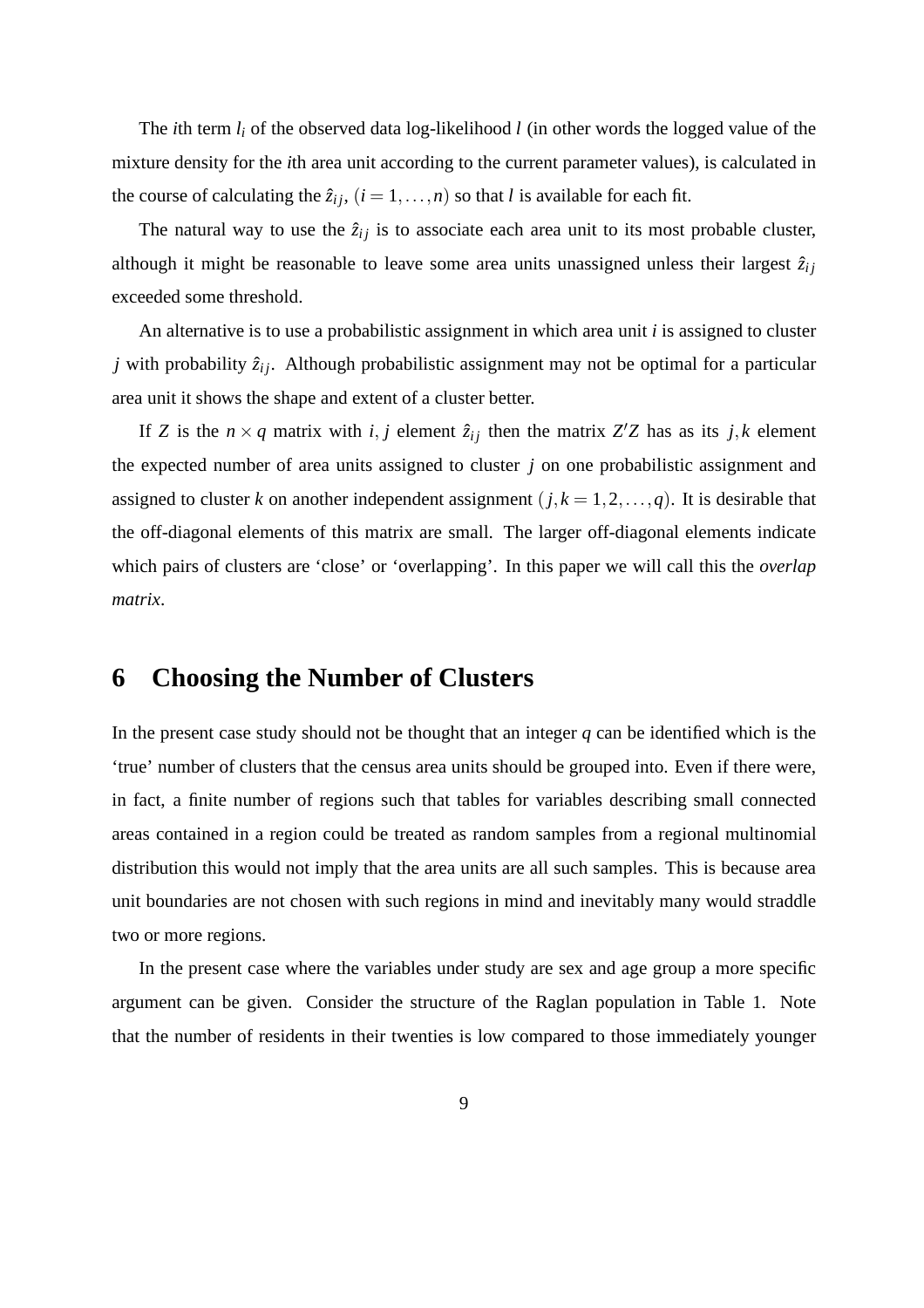or older. This bi-modal pattern is quite common in area units and in many cases reflects a preponderance of nuclear family households with children living with their parents. However the location of the 'parent' and 'child' modes differs between area units according to whether the unit is dominated by younger or older families at the time of the census. A finite mixture model will assign such nuclear-family dominated area units into a finite number of clusters. Clearly, however, the underlying reality is that of a continuous mixture of family ages to which the finite mixture merely provides an approximation.

So what we are trying to do when fitting a mixture model is to identify a small number of typical patterns of cell probabilities that approximates the very much larger set of cell relative frequencies in the data.

The simplest way to evaluate the quality of the approximation is via the observed data loglikelihood *l*. Various information criteria are also used in the literature and a good survey in the mixture model context is given by McLachlan and Peel (2000, sections 6.8,6.9). These include the Classification Likelihood Criterion, *l*−*e*, the Bayesian Information Criterion, *l*−*d* log(*n*)/2, and the Integrated Classification Likelihood Criterion  $l - d \log(n)/2 - e$ . We refer to these criteria respectively as CLC, BIC and ICL. The CLC and the ICL were introduced by Biernacki et al. (1999). Here *q* is the number of mixture components in the model,  $n = 1455$  is the number of area units,  $d = q - 1 + q(p - 1) = pq - 1$  is the number of independent model parameters to be estimated, and  $e = \sum_i \sum_j \hat{z}_{ij} \log(\hat{z}_{ij})$  is known as the entropy, and is small when each area unit is assigned to a single cluster with high probability.

Various numbers of mixture components *q* were investigated in the following way. For each value of *q*, 100 random partitions of the area units into *q* clusters were generated and the *EM* algorithm run with these as the starting clusters. The solution with the greatest log-likelihood of the 100 fits was chosen. In Table 2 we give likelihood and information statistics for a number of model fits having a range of component numbers.

In Figure 1 the log-likelihood *l* and the ICL are plotted against the number of mixture components in the model. The BIC and the CLC lie in between these two curves.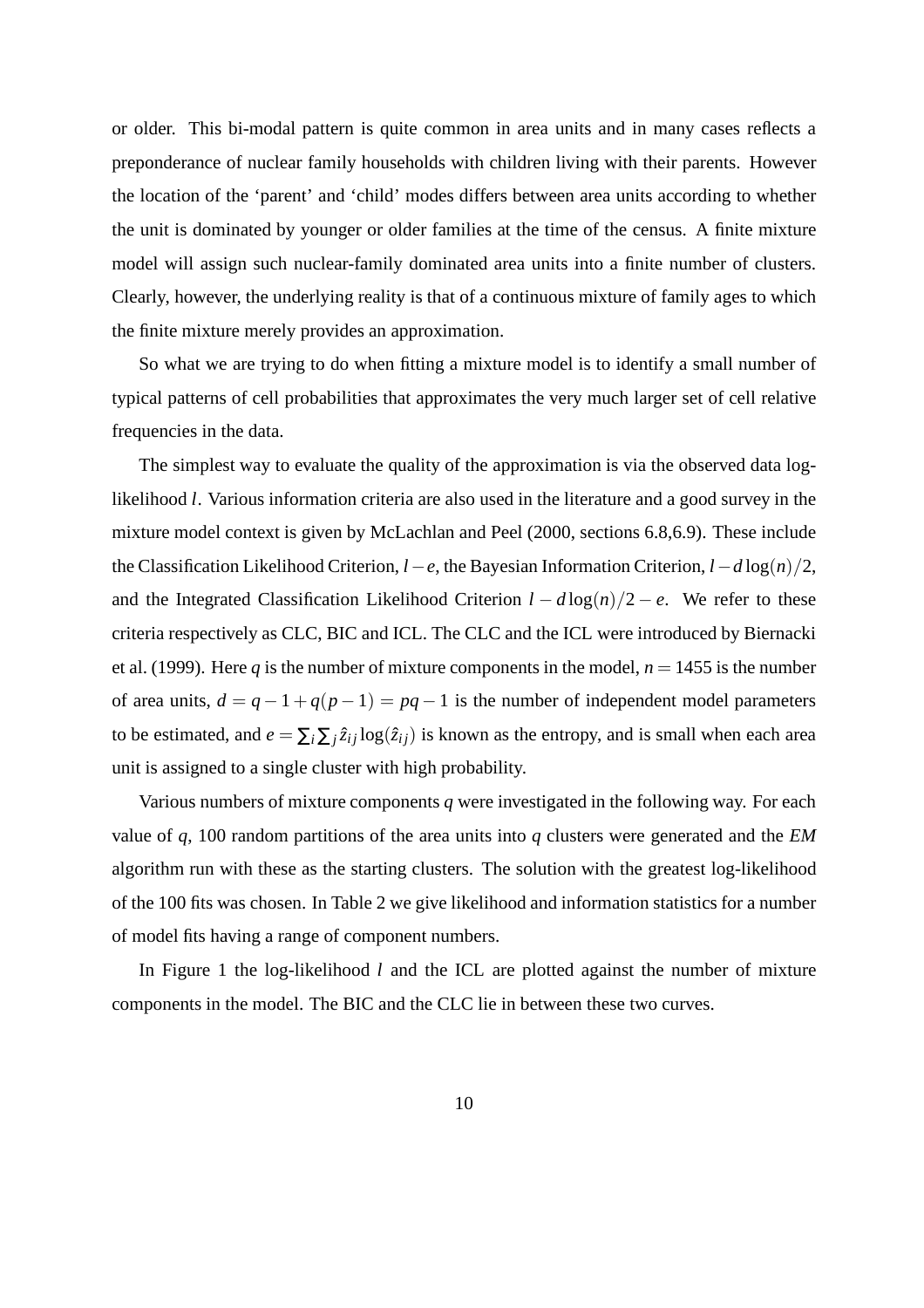| q  | l            | d   | $\boldsymbol{e}$ | ICL.        |
|----|--------------|-----|------------------|-------------|
| 3  | $-136505.70$ | 89  | 15.12            | -136844.9   |
| 6  | $-94221.55$  | 179 | 23.75            | $-94897.11$ |
| 9  | $-81314.63$  | 269 | 38.9             | -82333.06   |
| 12 | -71283.36    | 359 | 47.29            | -72637.91   |
| 15 | $-64616.77$  | 449 | 56.74            | $-66308.49$ |
| 18 | -61488.93    | 539 | 62.52            | $-63514.15$ |
| 21 | -58187.13    | 629 | 62.84            | $-60540.39$ |
| 24 | -55474.69    | 719 | 65.88            | -58158.72   |
| 27 | -54016.51    | 809 | 88.66            | -57051.05   |

Table 2: Likelihood and information statistics for several fits

The ICL is still climbing at  $q = 27$  which is rather remarkable as the 27-component model has 809 parameters!



Figure 1: Log likelihood versus number of components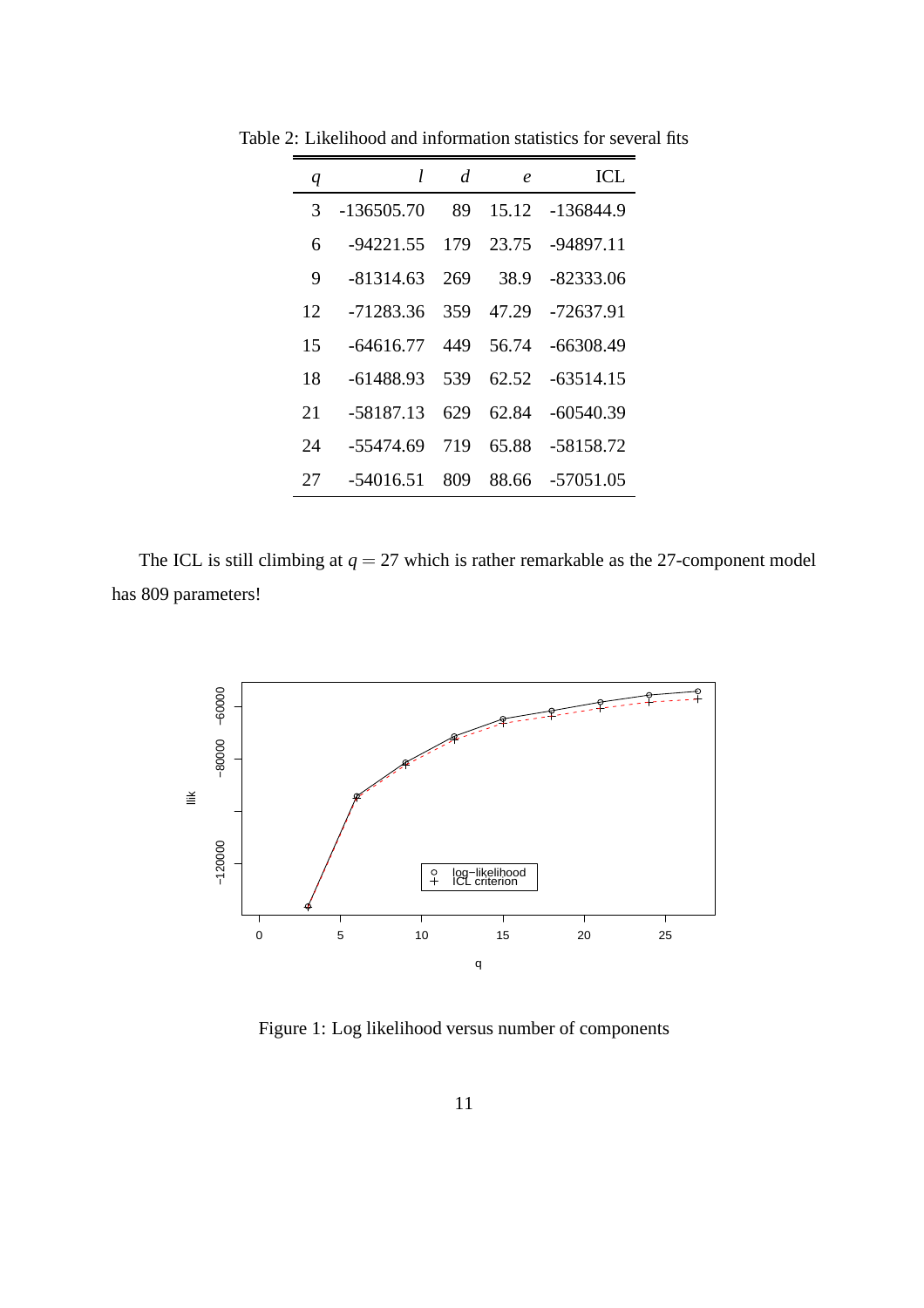The reason for the usual criteria favouring a very large number of mixture components seems to be that the multinomial distribution is underdispersed for use in this way, at least for the data being considered. It may be worth exploring more dispersed component distributions than the multinomial such as the Dirichlet-multinomial as in principle it would require fewer of such components to approximate the distribution of the data. We will not pursue this approach here.

From Figure 1 it appears that the 12-component solution is a good compromise between fit and complexity and we choose this solution to describe more fully here for the sake of brevity.

# **7 Diagnostics**

As mentioned in section 5.1, the *EM* algorithm provides the value of the fitted density function at each area unit. Area units fitted poorly by the model will have relatively low values of this density. The density values turn out to be very skew indeed and we recommend transforming by  $log(-log(\cdot))$  to produce quantities that could be regarded as residuals for the area units.

In Figure 2 we display boxplots of log(−log(density)) values for each cluster. Notice that Clusters A, B, and H are relatively poorly fit. We will discuss this further below.



Figure 2: Boxplots of log(−log(density)) by Cluster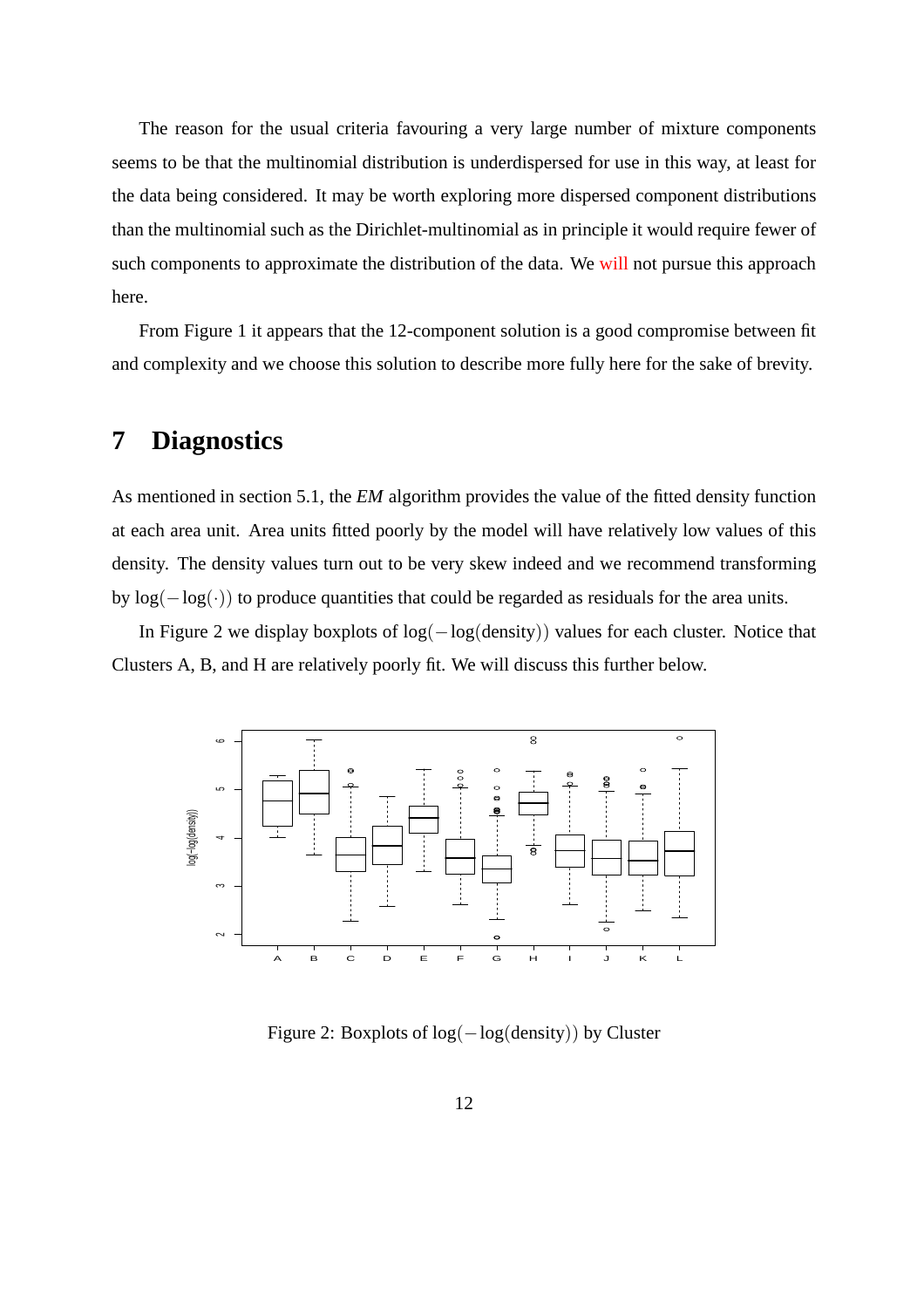

Figure 3: Proportion Male and Mean Age for Area Units and Clusters

## **8 Description of the 12-Cluster Fit**

Figure 3 contains a plot of the proportion of males in an area unit against the mean age of the area unit. For the purpose of calculating mean age the mid-points of the age groups were used, except for the "75 and over" group, for which a mean age of 80 was used. Three outlying area units having values (54.6,0.443), (24.0,0.409) and (41.5,0.739) were omitted from the plot.

The clusters are labeled 'A' through to 'L' in order of increasing mean age. Using these letters as plotting symbols the values for the proportion of males and mean age as derived from the estimated cluster parameters have been added to the plot.

To complement the visualization of Figure 3 we also present (Table 3) the overlap matrix described in section 5.1, rounded to integers for convenience. The most noticeable overlap is between clusters G and J, which appear reasonably separated on the plot. In contrast clusters D, E, and F which plot quite closely show no overlap to the precision printed. (The largest overlap is 0.4 between D and F.) These differences between the plot and the table remind us that the plot is only a particular 2-dimensional projection of a much higher dimensioned structure.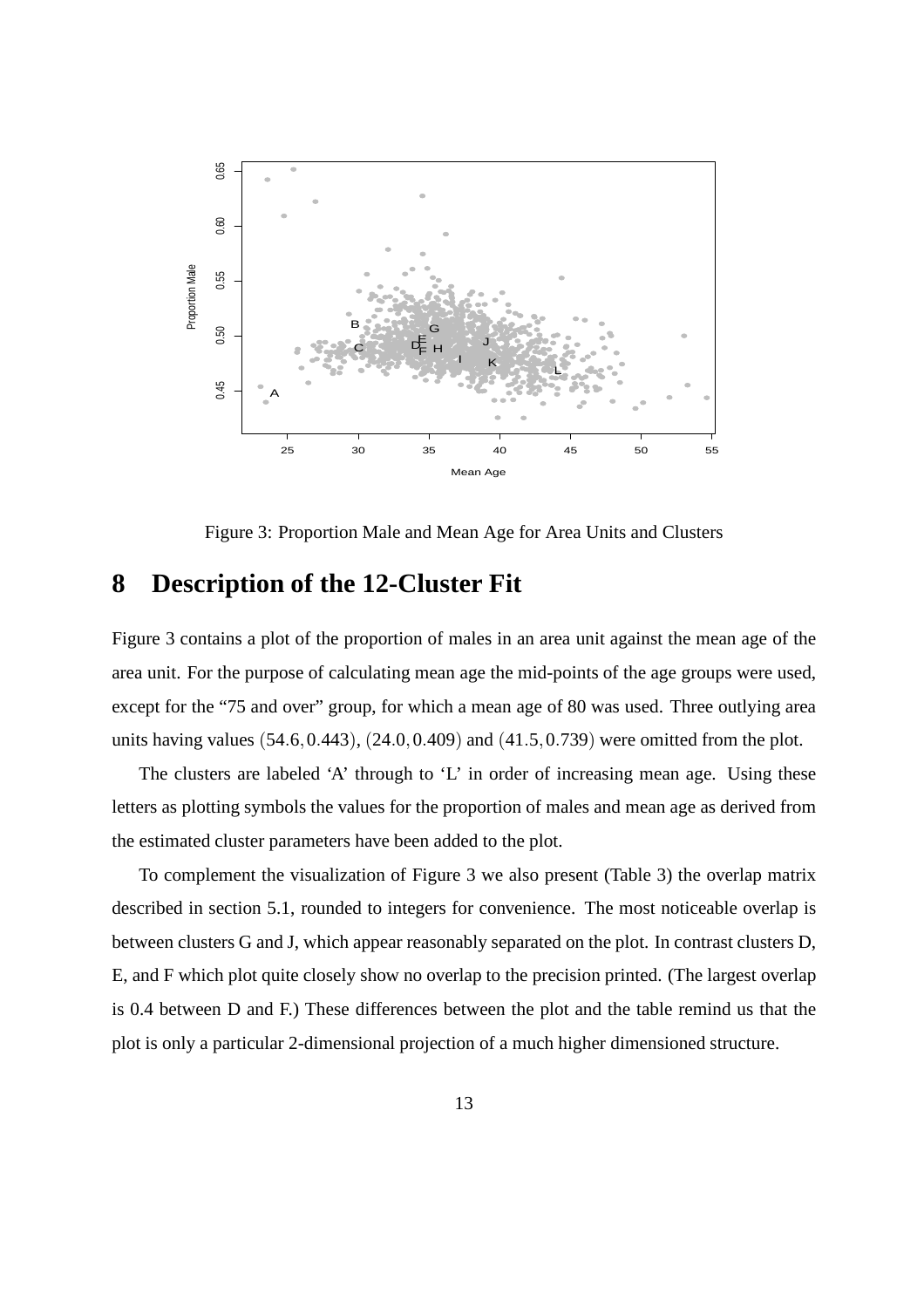|              | A              | B               |                                 |                   |                          |                   |                            |                 |                    | C D E F G H I J | K L          |              |
|--------------|----------------|-----------------|---------------------------------|-------------------|--------------------------|-------------------|----------------------------|-----------------|--------------------|-----------------|--------------|--------------|
| $\mathbf{A}$ | $\overline{4}$ | <b>Contract</b> | the contract of the contract of |                   |                          | <b>Contractor</b> | and the state of the state |                 | $\sim$ 100 $\pm$   | ٠               | $\sim$       | ٠            |
| B            | $\sim$         | 17              | $\cdot$                         | ٠                 | ٠                        | ٠                 | ×.                         | $\cdot$         | ٠                  | ٠               | ٠            |              |
| C            | ×              |                 | $\cdot$ 121                     | <b>Contractor</b> | ٠                        | $\mathbf{1}$      | ٠                          | ٠               | ٠                  | ٠               |              |              |
| D            | ×              | $\cdot$         | $\cdot$ 91                      |                   | <b>Contractor</b>        | $\sim$ 100 $\pm$  | ٠                          | $\cdot$         | 1                  | ٠               |              |              |
| Е            | ٠              | ٠               |                                 | All Contractors   | 38                       | <b>Contractor</b> | $\sim$                     | $\cdot$         | <b>All Control</b> | ٠               | ٠            |              |
| F            | ٠              | ٠               | $\mathbf{1}$                    |                   | the contract of the con- |                   | 178 2                      | <b>Contract</b> | $\epsilon$         | $\mathbf{1}$    | ٠            |              |
| G            | ٠              | ٠               | $\cdot$                         | ٠                 | $\cdot$                  | $2 \t 284$ .      |                            |                 | $\sim$             | $\overline{4}$  | ٠            |              |
| H            | ٠              | ×,              | ٠                               | ٠                 | ٠                        | $\epsilon$        | <b>Contractor</b>          | 23              | $\sim$             | ٠               | ×.           |              |
| T            | ٠              | ٠               | $\cdot$                         | $\mathbf{1}$      | <b>Contractor</b>        | ٠                 | $\epsilon$                 | $\cdot$ 128     |                    | $\sim$          | 1            |              |
| J            | ٠              | ٠               | ٠                               |                   | All Control Andrew       | 1                 | $\overline{4}$             |                 | and the company of | 229             | $\mathbf{1}$ | $\mathbf{1}$ |
| K            | ٠              | ×,              | ٠                               | ٠                 | ٠                        | ٠                 | ٠                          | $\cdot$         | $\mathbf{1}$       | 1 183           |              | -1           |
| L            |                | ٠               |                                 |                   |                          |                   |                            | ٠               | ٠                  | 1               | $\mathbf{1}$ | 130          |

Table 3: Overlap matrix for 12-cluster fit

Next, Table 4 gives information on the proportion of males and the mean ages by cluster and the proportions of area units and total population that belong to each cluster. These are not of great interest in themselves as it is the distribution of males and females across the age-group categories that is of most interest and we now turn to this.

| Cluster | Prop. | Mean   | Prop. | No.     | Prop.   | Pop.    |  |
|---------|-------|--------|-------|---------|---------|---------|--|
|         | Male  | Age    | Units | Units   | of Pop. | (000s)  |  |
|         |       |        |       |         |         |         |  |
| A       | 0.448 | 24.082 | 0.003 | 4.000   | 0.003   | 12.144  |  |
| B       | 0.511 | 29.778 | 0.012 | 17.000  | 0.014   | 53.757  |  |
| C       | 0.489 | 30.038 | 0.084 | 122.878 | 0.099   | 388.859 |  |
| D       | 0.491 | 34.079 | 0.064 | 92.961  | 0.078   | 307.660 |  |
| E       | 0.497 | 34.518 | 0.026 | 37.985  | 0.030   | 117.185 |  |
| F       | 0.486 | 34.563 | 0.125 | 182.091 | 0.145   | 567.911 |  |
| G       | 0.506 | 35.389 | 0.199 | 289.852 | 0.149   | 583.368 |  |
| Н       | 0.488 | 35.628 | 0.016 | 23.001  | 0.017   | 66.189  |  |
| I       | 0.478 | 37.196 | 0.089 | 129.572 | 0.111   | 433.665 |  |
| J       | 0.495 | 39.024 | 0.162 | 236.339 | 0.126   | 494.300 |  |
| K       | 0.475 | 39.478 | 0.128 | 186.858 | 0.140   | 547.516 |  |
| L       | 0.468 | 44.105 | 0.091 | 132.465 | 0.089   | 350.001 |  |

Table 4: Summary statistics for 12-cluster fit

Although the standard caveats about overhasty reification of artificially constructed groups or variables common to all multivariate analysis hold for this analysis it is useful to tentatively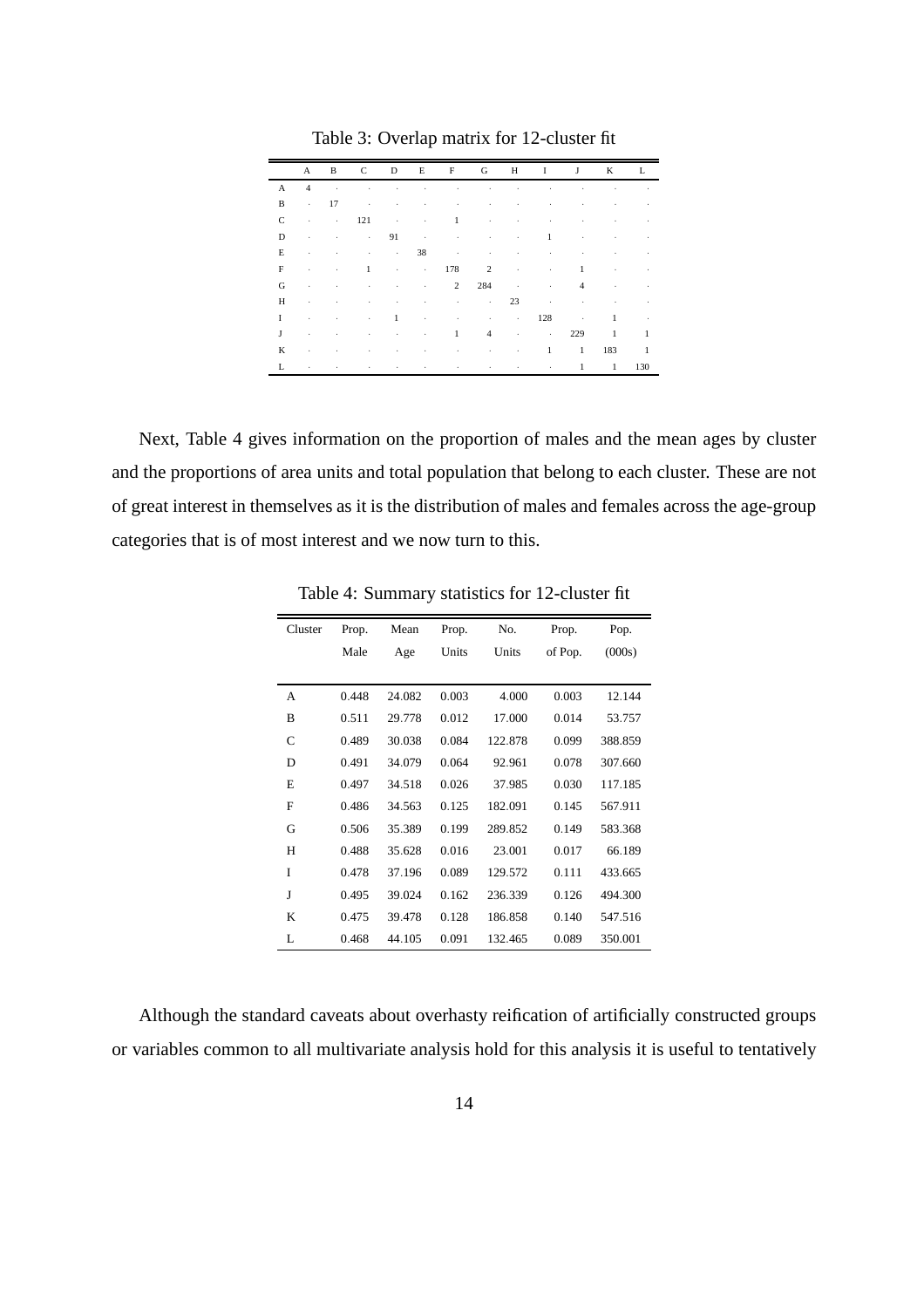identify some of the clusters found with verbal descriptions.

We base our discussion primarily on the estimated cell proportions for each cluster but also on the names of the area units as assigned to the cluster of highest estimated probability. Unfortunately these area unit names for each cluster cannot be listed for reasons of space, but the author is happy to supply a file with this information.

In the plots of the cell proportions the points for males are connected by solid lines; those for females by dashed lines. Each age group except the highest two has a 5 year range. The second-highest age group represents 10 years and these proportions have been divided by 2 for plotting; the highest age group is open-ended and has been divided by 3 for plotting. The '3' was chosen after trial-and-error experimentation.

Some of the clusters seem to group together naturally and we take advantage of this to give a more compact description.

#### **8.1 Clusters A, B, and H**

The cell proportions for these clusters are plotted in Figure 4. These three clusters share the property of having an age distribution strongly concentrated near 20. This is unique to these three and many of the other clusters have an antimode near 20. The area unit names for these clusters explain their odd composition: all are either universities, other tertiary institutions, military camps or adjacent suburbs.

The main distinction between the three clusters lies in how many non-student-age residents also reside in the area unit. Most of the residents of Cluster A live in or adjacent to the University of Otago in Dunedin. These areas are famous in New Zealand for "the Dunedin Sound" and "scarfie" student youth culture. It seems likely that the Cluster's uniquely concentrated demographic structure is related to this.

It is noteworthy that these three small clusters, though clearly separated from the rest of the clusters and from each other, show the poorest fit to the model. There is a case for removing them from the data and fitting the model to the remaining area units. We would certainly do this if we were considering fitting more mixture components for otherwise improvements in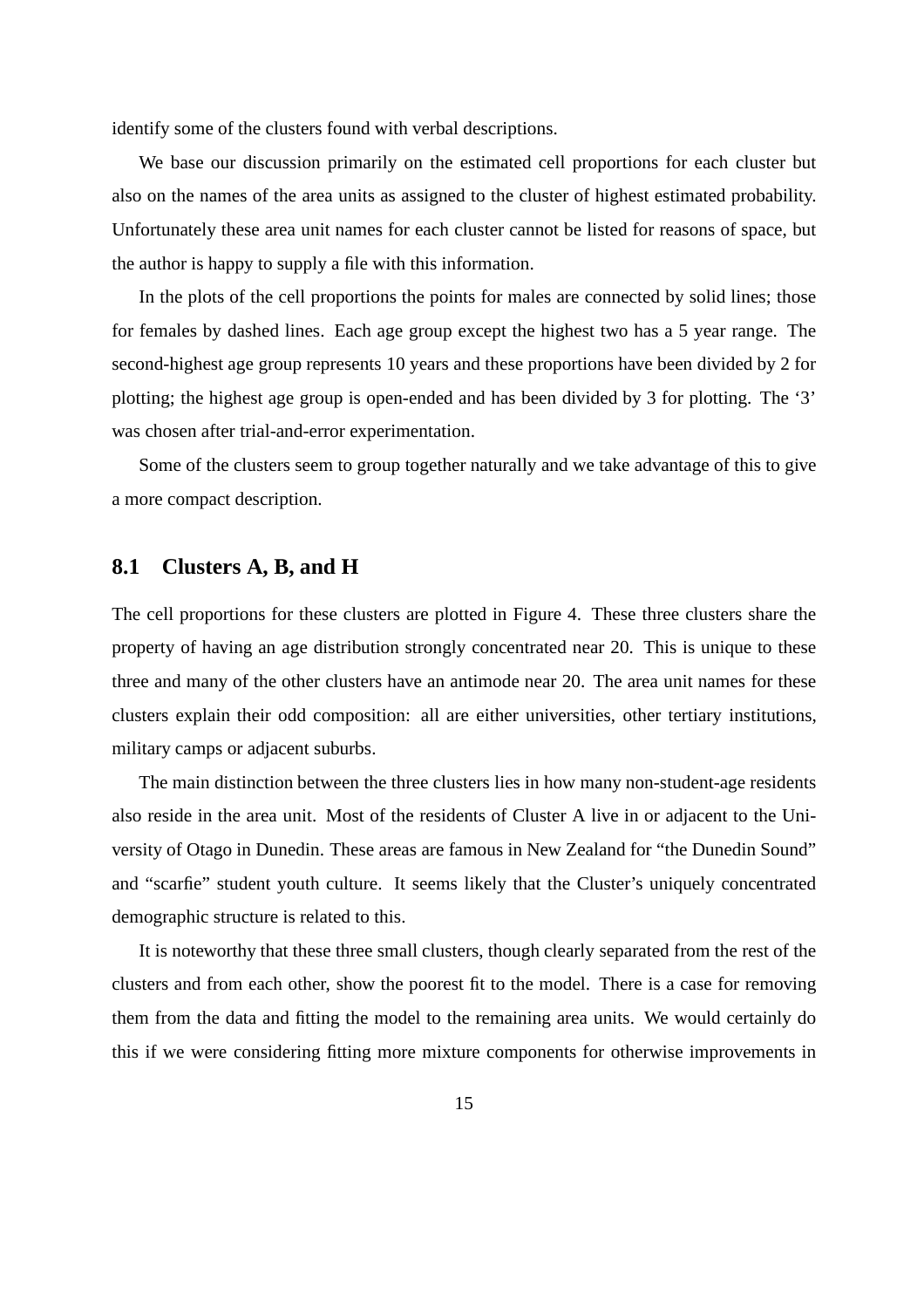

Figure 4: Cell proportions for Clusters A, B, and H

the likelihood would be dominated by how well the fit to these area units improved. From the clustering viewpoint these clusters are well-understood and little would be gained by further subdivision of them, which a purely likelihood-driven approach would lead to.

#### **8.2 Clusters C and F**

The cell proportions for these clusters are plotted in Figure 5.



Figure 5: Cell proportions for Clusters C and F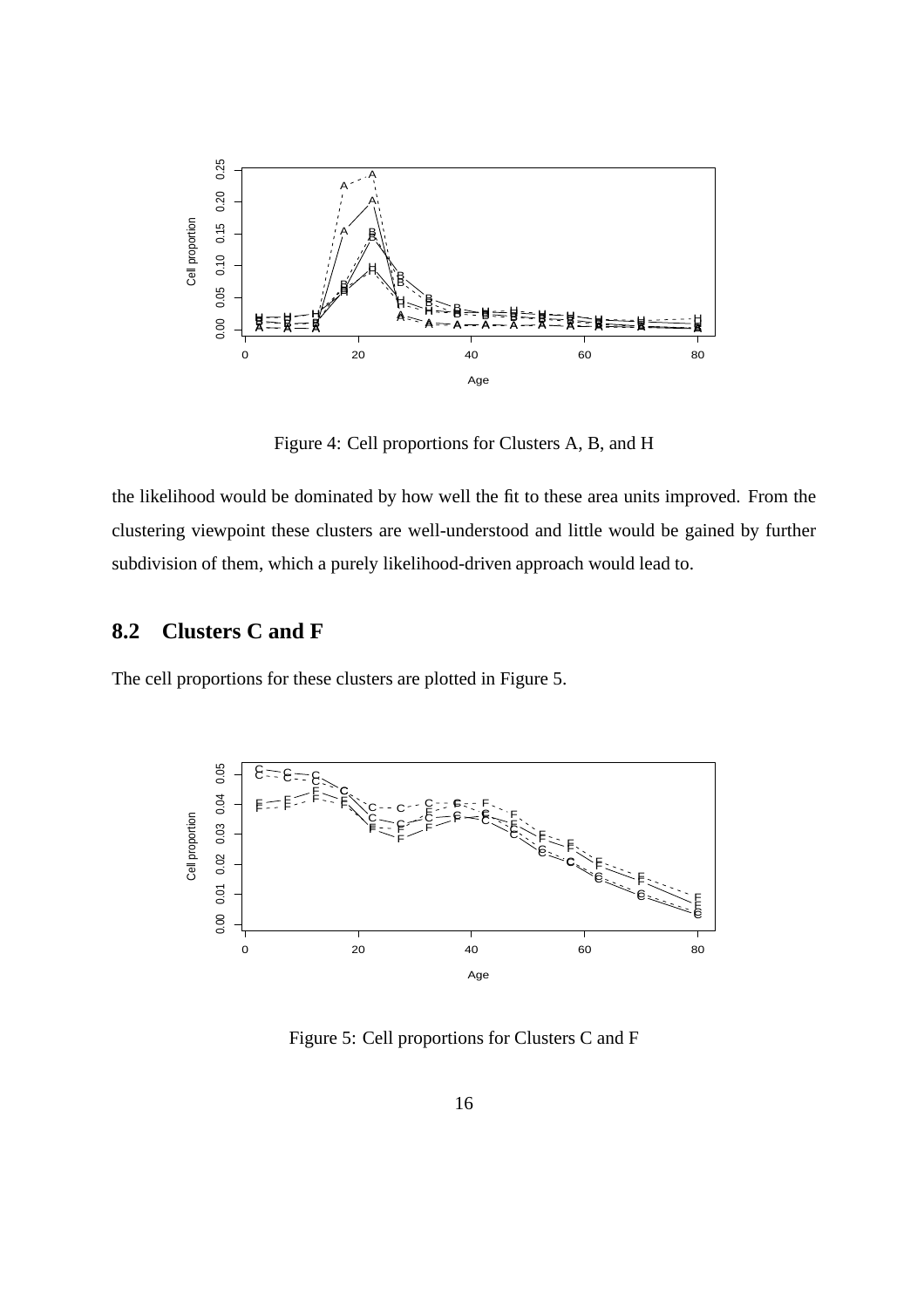Leaving aside the rather artificial communities just discussed Cluster C is the cluster which contains New Zealand communities with the greatest number of children per adult. Included in this cluster are urban areas such as Otara and Cannons Creek with large Maori and other Polynesian populations. The only South Island area unit in this cluster is Rolleston, a dormitory suburb of Christchurch that has shown recent rapid growth.

Cluster F has a generally similar age profile to Cluster C but somewhat older. One might expect communities in Cluster C to naturally evolve into Cluster F communities over time.

#### **8.3 Clusters E and D**

The cell proportions for these clusters are plotted in Figure 6.

Cluster E has an age profile that reminds one of the "student clusters" but less concentrated and centered closer to 30 than 20. The area units associated with this cluster are essentially the centers of the larger New Zealand cities. There are relatively few children and older people. Taking these points together a colleague has suggested that E be named the "Yuppie" cluster.



Figure 6: Cell proportions for Clusters E and D

Cluster D reflects a later stage in the life cycle than Cluster E, although its mean age has been lowered by the presence of more young children. Most area units making up this cluster are recognisably urban, but not quite as central as those in Cluster E. Typically they are inner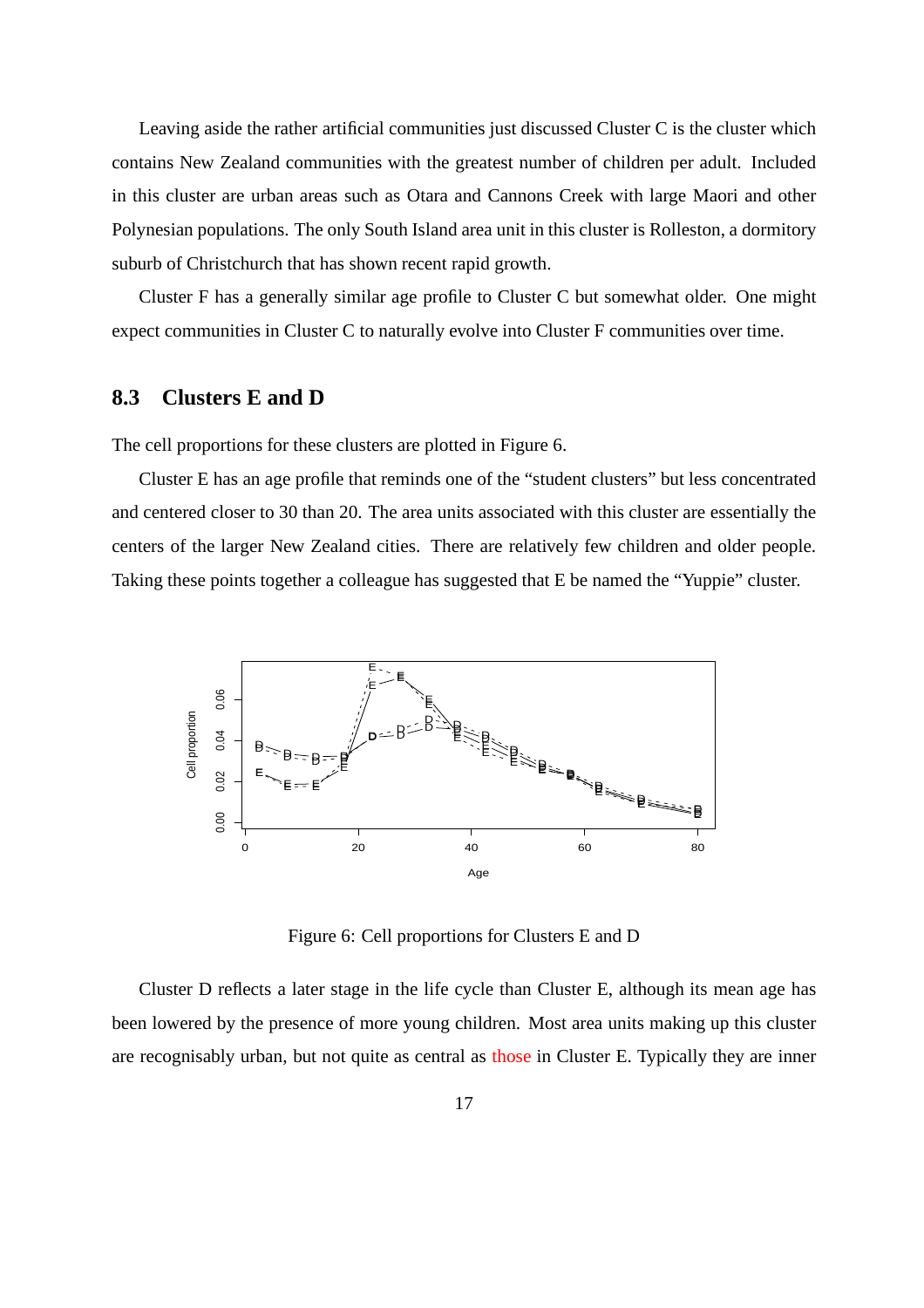suburbs. One might imagine families of Cluster E migrating to Cluster D as children begin to arrive.

#### **8.4 Clusters G and J**

The cell proportions for these clusters are plotted in Figure 7.

The distinguishing feature of these clusters is a strongly bimodal age profile with an antimode in the twenties. Also notable are the relatively low proportions of older residents. The area units in these clusters tend to be either rural areas or "lifestyle" outer suburbs of cities. These are not the sort of lifestyles that tend to interest young adults. The elderly would find the remoteness from medical assistance a problem.



Figure 7: Cell proportions for Clusters G and J

Cluster J has a very similar age profile to Cluster G but somewhat older. As noted in section 6, Clusters G and J should probably be understood as representing a continuum of profiles of differing mean ages.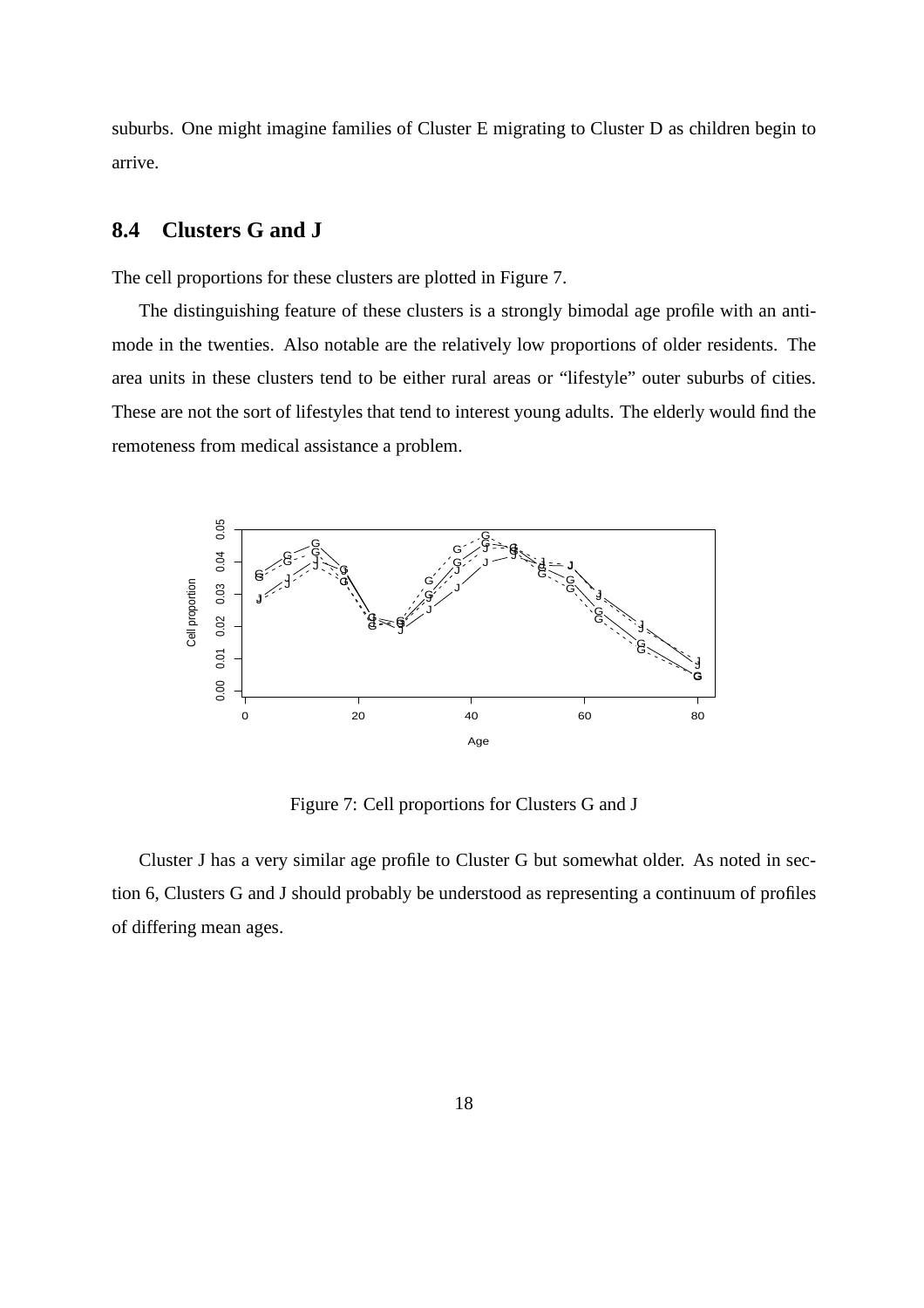#### **8.5 Clusters K and L**

The cell proportions for these clusters are plotted in Figure 8.



Figure 8: Cell proportions for Clusters K and L

These clusters have the highest mean ages and the greatest proportions of the top two age groups among all the clusters. Ignoring the older age groups these clusters have the bimodal profile associated with nuclear families with a child mode at 12 and a parent mode around 42. In some cases known to me the presence of a large rest home has modified the age profile of an area and moved it into one of these clusters.

Many traditional retirement areas can be found among the areas of these clusters but the areas tend not to be as isolated as those in Clusters G and J. Cluster L has a greater proportion of residents in the oldest two age groups than Cluster K but otherwise has a similar profile. This suggests that the elderly tend to migrate into Cluster L.

#### **8.6 Cluster I**

The cell proportions for this cluster are plotted in Figure 9.

The area units in this cluster are mostly suburbs in the larger cities. An unusual feature is that there is neither a large peak nor a big trough in the 20-24 age group so in this cluster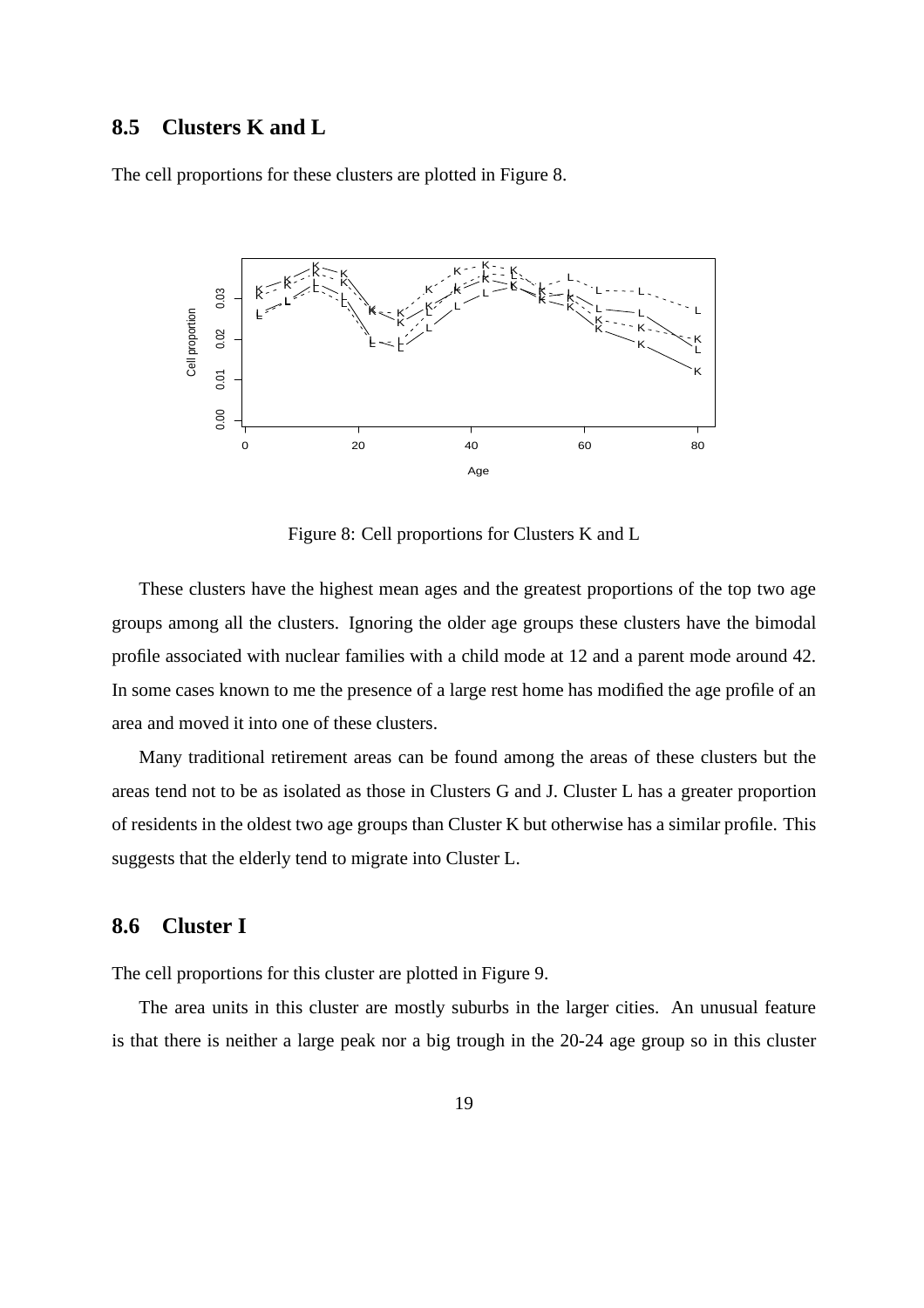

Figure 9: Cell proportions for Cluster I

a higher proportion than usual of young adults are living alongside children and older adults. For at least a proportion of these area units public transport is relatively good by New Zealand standards so that young adults can travel for education and employment while continuing to reside within or close to nuclear family households.

# **9 Sex ratios**

The purpose of this article is to introduce a methodology for analysing census tables for small areas, and the actual tables studied (sex by age-group) are incidental to this purpose. However these two variables were chosen in the hope that the methodology could shed some light on one current phenomenon which is puzzling both providers and users of Official Statistics in New Zealand: a distinct majority of females over males in the 30-40 age range in the published census figures.

There is uncertainty and debate about whether this phenomenon is a real phenomenon or reflective of a gender-biased undercount (Bycroft, 2006). In contrast the male majority among the newborn and the female majority among the elderly are well-understood.

Consider, now, which of the groups of clusters show this female majority, focussing on the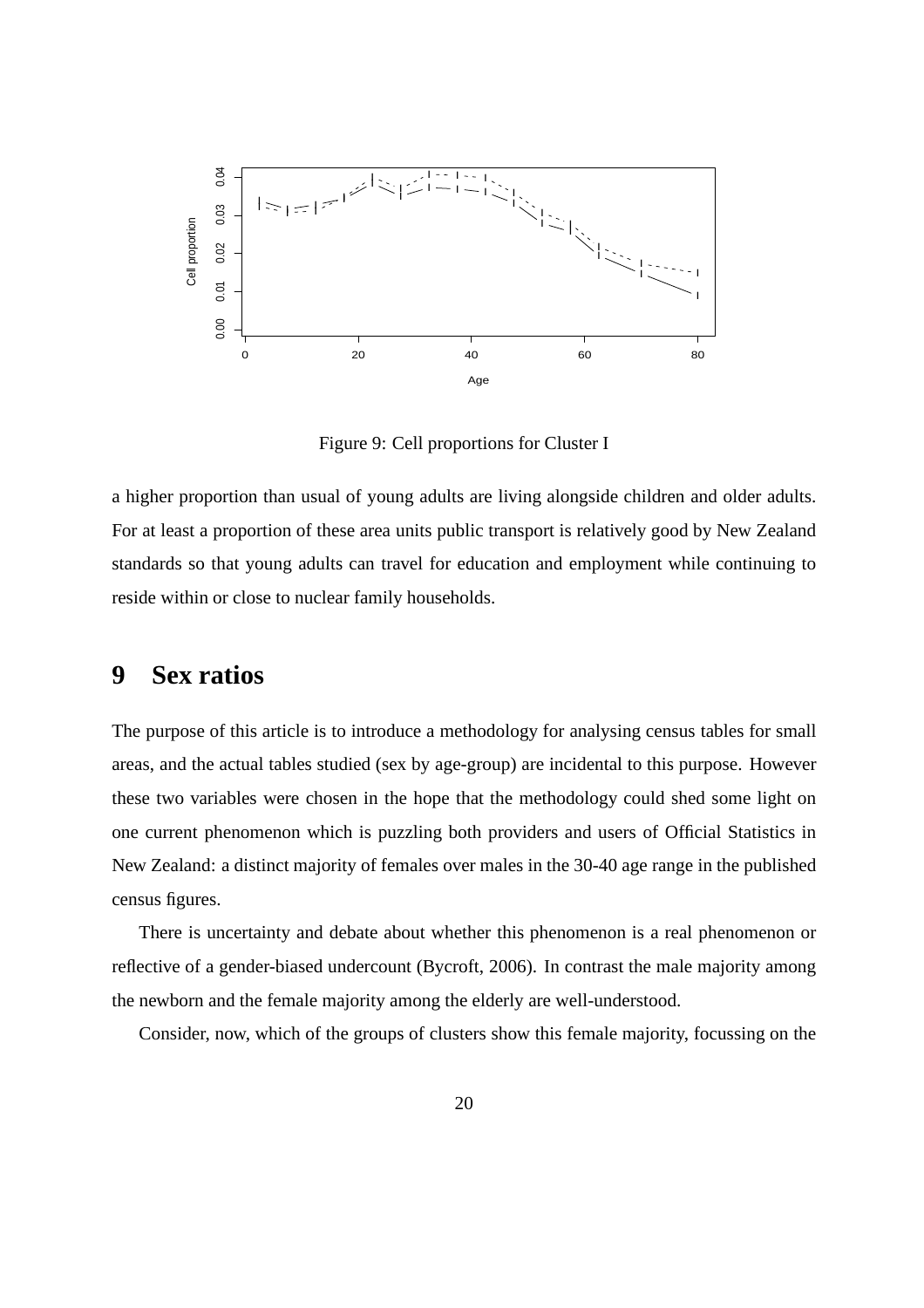age groups centered at 32, 37, and 42. Firstly the "Student" clusters (A, B, and H) do not show the phenomenon: there are modest male majorities for these clusters. (Although in the age groups centered at 17 and 22 we see female majorities.) The "child-oriented clusters" (C and D) do show the female majority. The clusters E (urban) and D (inner-suburbs) go different ways with E showing a male, D a female, majority in the age groups of interest.The strongly bimodal clusters (G and J) show the female majority as do the older clusters (K and L) and Cluster I.

Is there a pattern in this? The only one that I am able to see is that it appears that the female majority is related to the care-giver role of many women in the 30-44 age range. To follow up on this we plot in Figure 10 the difference between the female and male proportions in the 30−44 age group ("Female Majority") against the proportion in the age groups  $0 - 9$ , 75+ which might be expected to contain the greater part of the population in need of care ("Proportion 0-9 & 75+"). Three points have been omitted from the plot: (0.21,−0.10), (0.19,−0.23), and  $(0.20,-0.08)$ .



Figure 10: Female majority versus proportion of old and young

One explanation for the apparent positive association in this plot might be that (in this age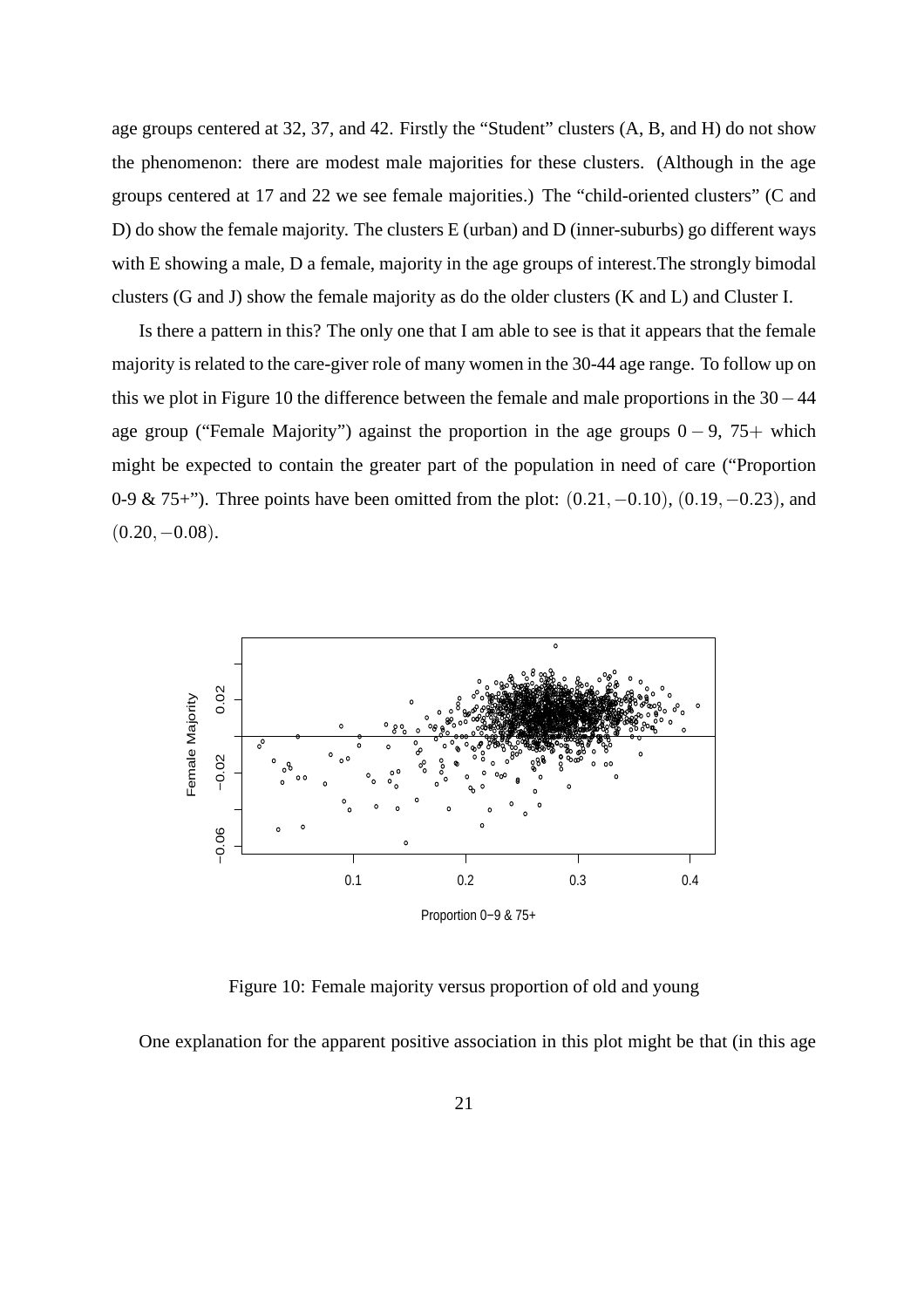range, in comparison to men) women are more closely bound to the extended family which tends to make them reside in localities with broad age distributions. (I do not suggest that that the closeness or otherwise of the extended family necessarily corresponds to the personal wishes of the individual man or woman.)

This does not in itself settle the question of whether the proportion of 30-44 year old males is truly low or so as a result of census undercount. For example it could be that some males avoid a caregiving role and also resist being enumerated for fear of official demands on their time or resources, not realising or trusting that New Zealand census returns are confidential.

It does suggest a way of resolving the question. Beginning with randomly chosen children and the elderly one could attempt to find the location of their close family members (parents or children). Problems in locating the male family members would suggest an undercount explanation; alternatively a greater proportion of male family members either deceased or overseas would suggest a true female majority.

# **10 Conclusion**

Availability of census data at the level of small areas is welcome, but the resulting data can be difficult to study in an exploratory way. Grouping the areas into a moderate number of clusters with differing patterns of cell proportions provides a way to understand the "message" of the data, especially where the names and locations of the small regions are known to the analyst. A similar methodology was used by Jorgensen (2004) to cluster packet size distributions in packet flows over the internet between computers. That analysis was not as easy to interpret in the absence of background information about the various different packet flows.

Large Official Statistics data sets can be difficult for the user to assimilate because of the lack of a visual dimension. The methodology presented in this paper provides an approach to unlocking this key to understanding for large data sets.